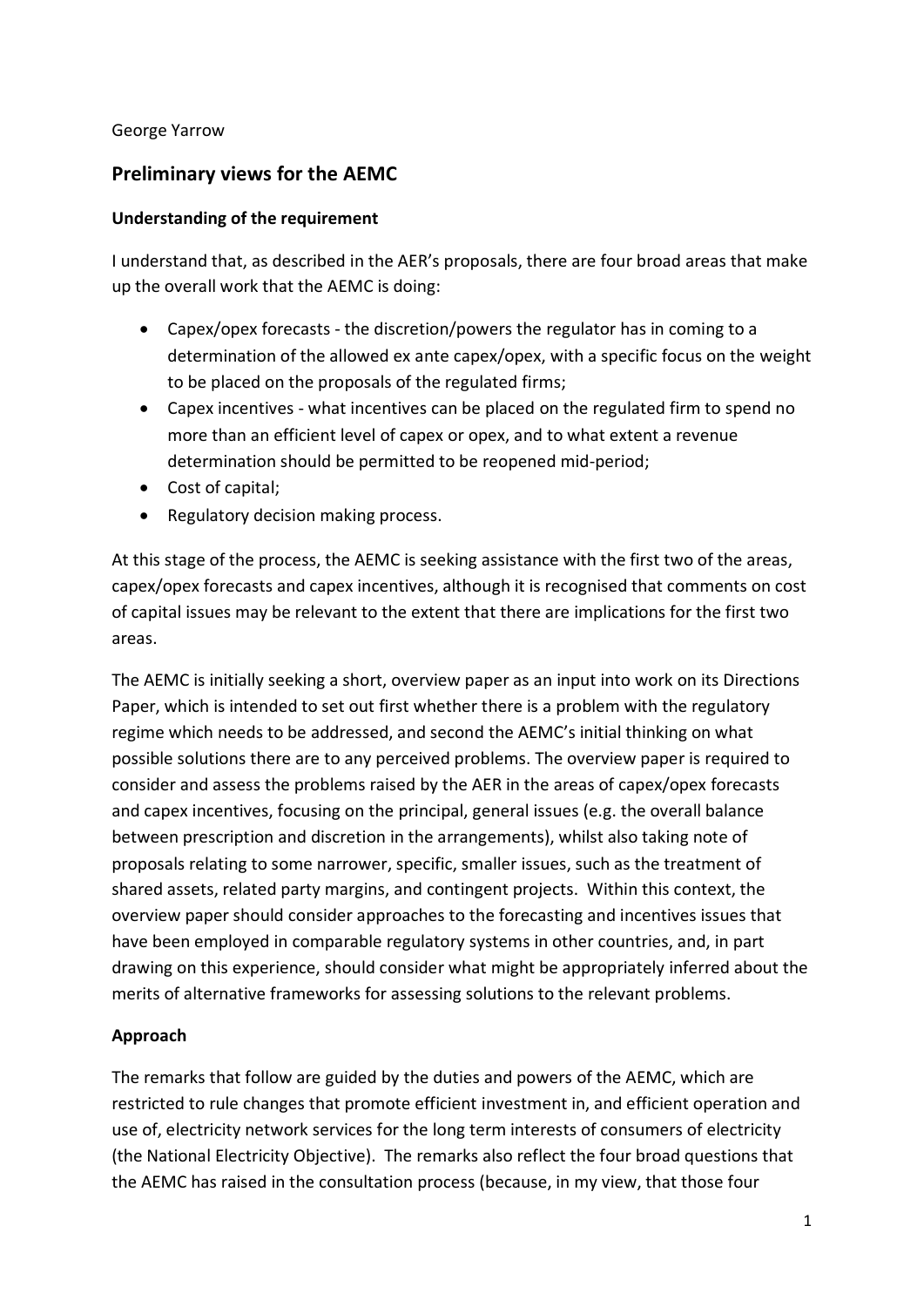questions go to the heart of the principal issues, and therefore provide a good framework within which to address those issues<sup>[1](#page-1-0)</sup>):

- **The problem**  Do you agree with the extent of the problems with the framework for economic regulation of electricity and gas networks as characterised by the AER?
- **Prescription and discretion** Have the proposed Rules achieved the right balance between prescription and discretion?
- **AER's use of its discretion**  Could the AER instead achieve the same outcomes through greater use of the discretions it currently has, avoiding the need for expanding these discretions?
- **The solution**  On the basis of the problems raised by the AER, are there any more preferable solutions to those problems?

Rather than simply jumping in to the issue of how the AER's specific proposals might appropriately be assessed, however, I think it may be of assistance to the AEMC, at least at this initial stage, for me first to stand back from them and to consider (a) one or two of the general problems of regulating network monopolies, and (b) some of the general features the regulatory designs that have evolved to address them. Within this latter category of regulatory designs, I include the 2006 reforms in Australia.

# *Level of investment*

Two general problems of regulating monopolies concern incentives for (a) investment and (b) efficiency generally (i.e. both operationally and in relation to capital expenditure/ investment). Indeed the modern technical literature might be said to start with the Averch & Johnson paper on the effects of rate of return regulation, which rests on the proposition that price control is liable to lead to biases in investment incentives (specifically, in case of rate of return regulation, if the allowed rate of return exceeds the cost of capital, it leads to a bias toward over-capitalisation).

Looking at investment first, then, and notwithstanding the Averch-Johnson result (which assumes prices will be set by a methodology that *rigidly* links prices to costs, including a designated rate of return on capital, the most basic problem is one of potential underinvestment, at least in a context of regulation of privately owned or financed networks by a regulatory agency with discretion to choose its preferred, price-setting methodology. If

<span id="page-1-0"></span> $\frac{1}{1}$  $1$  Although I would strongly recommend words such as 'ways forward' or 'responses' (in the face of identified problems) to the word 'solutions'. It is rarely possible to 'solve' major regulatory problems, and the language insinuates the feasibility of a degree of precision and success that might well give rise to unrealistic expectations, which subsequently will necessarily be confounded*. "The curious task of economics is to demonstrate to men how little they really know about what they imagine they can design"*, Hayek, *The Fatal Conceit.*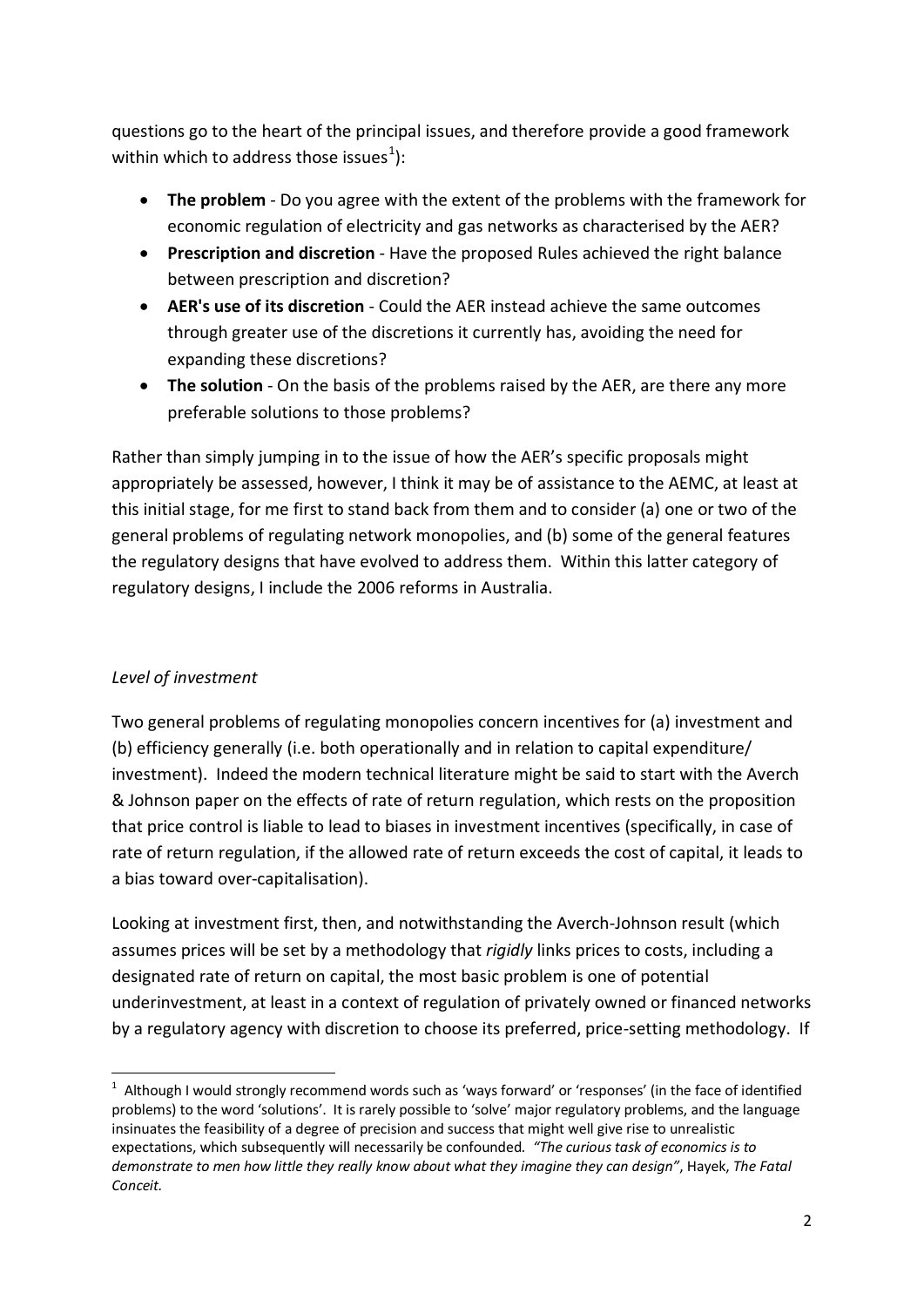government, whether directly or via delegated regulation, controls (i.e. has the discretion to set) prices, investors will necessarily be wary of investing large amounts in specific assets (i.e. of incurring sunk costs).

Various regulatory designs have been developed to mitigate this problem of potential for regulatory opportunism, which is associated with the existence of regulatory/political discretion in relation to price fixing. US style rate of return is perhaps the leading example, with its legal protections against expropriation of capital. In the UK, Ofgem has considerable discretion in making regulatory determinations, but these are subject to rights of appeal to another administrative body, the Competition Commission, whose decisions may in turn be challenged in the courts. I interpret the 2006 reforms in Australia to be an aspect of regulatory design aimed at mitigating the under-investment problem, based on a modestly greater degree of reliance on *ex ante* constraints on price-setting discretion, and a modestly[2](#page-2-0) lesser degree of reliance on *ex post* constraints on such discretion than, say, in the UK procedures.

Finally, public ownership itself can be seen as a response to the underlying issue (although in practice such ownership it is likely to be motivated by a range of other factors as well). Thus, for example, if a political system cannot find ways of providing credible guarantees to private investors, it may seek to provide the relevant services itself and to finance investment from taxation or general government borrowing.

Variety in institutional responses to a common problem cannot, and should not, be taken as a sign of policy failures. Economic issues do not present as single spies, but as battalions, and contexts can differ in many of the details that can influence the effectiveness of different responses, even among jurisdictions that share common political and legal traditions.<sup>[3](#page-2-1)</sup> Indeed, institutional diversity, including in disequilibrium (when institutions are not very well adapted to the relevant socio-economic-political environment), is potentially beneficial. It is a necessary accompaniment to experimentation and discovery in times of change. As in statistics, without variation in underlying observations, it is difficult to learn.

These observations lead to a first, general conclusion of relevance when the AEMC is assessing submissions. The fact that Australian arrangements are different from those in the UK and US, for example because they afford a lesser degree of discretion to the regulator, is not, by and of itself, indicative of a potential problem. The Australian arrangements may simply be a better adaptation to Australian conditions, or they may be superior in the sense of representing the discovery of a better way forward – unbundled rule-making, and greater reliance on *ex ante* (rather than *ex post*) checks and balances on

<span id="page-2-0"></span> $2$  There is no doubt that there are differences, but my own view is that their extent can easily be exaggerated. Common problems can lead to a degree of convergence in practice that may not be obvious on the face of the relevant legislation.<br><sup>3</sup> See Elinor Olstrom, *Understanding Institutional Diversity*, Princeton University Press, 2005.

<span id="page-2-1"></span>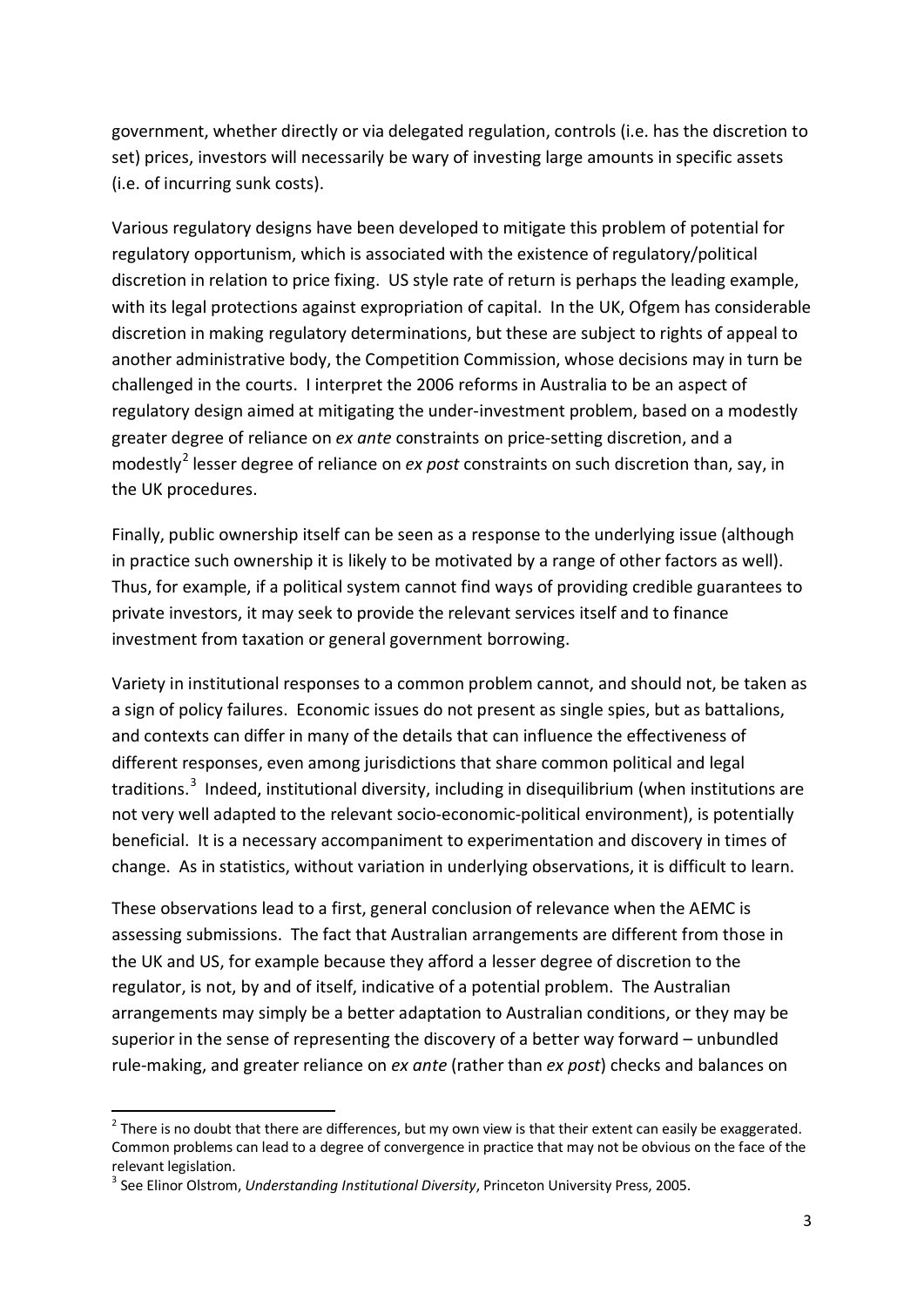regulatory discretion – in what is always an uncertain policy making process. Put another way, an observation of difference does not itself constitute *diagnostic* evidence, the gold dust of effective assessment.<sup>[4](#page-3-0)</sup>

#### *Public ownership*

One of the ways in which the Australian context differs from, say, the UK is in the prevalence of public ownership of electricity networks. As Chris Decker and I have had reason to confirm relatively recently, in the course of conducting a fascinating 'micro' study of regulation on the island of Guernsey<sup>[5](#page-3-1)</sup>, the existence of public ownership can have major implications for the conduct of delegated regulation by specialist regulatory bodies (in the case of Guernsey, the Office of Utility Regulation).

On Guernsey, what might be classified as a version of the standard UK regulatory design worked reasonably well for the privately owned telecoms sector, but exhibited significant weaknesses (judged by the criterion of long-term consumer interests) in the publicly owned postal and electricity sectors (gas on the island is supplied by a private company and is deregulated, and the sector therefore did not comprise part of the study). This outcome is hardly surprising in that (a) the standard regulatory design was developed to address privately owned monopolies and (b) the incentive effects of any given regulatory approach to price setting – such as Beesley-Littlechild indexed price capping (RPI/CPI-X) – will be influenced by the governance arrangements for public utilities, and in particular by the effects of those arrangements on incentives.

The second of these points is the more important one in the current context, since it is an example of a much more general point: the incentives faced by decision makers in utilities are *jointly* determined by a range of factors, of which regulatory price determinations are just one sub-set. Thus, the effects of any significant change in the market rules can be expected to depend, *inter alia*, not only on their immediate implications for the AER, but also on how the market rules inter-act with governance arrangements for public utilities. The effects of changes in market rules cannot therefore be properly be assessed without giving some attention to public utility governance arrangements, and to the relevant interactions with regulatory arrangements. In practice, once some parts of a sector have been privatised, public utility managements in mixed-ownerships systems come to be supervised via two different *public sector* processes – the general regulatory process and (most usually) relationships with a sponsoring government department – and can therefore be vulnerable to the effects of intra-government conflicts and inconsistencies.<sup>[6](#page-3-2)</sup>

<span id="page-3-0"></span> <sup>4</sup> See Decker and Yarrow, "On the discovery and assessment of economic evidence in competition law", *Studies in Regulation,* NS 1.1, Regulatory Policy Institute, 2011, available a[t www.rpieurope.org](http://www.rpieurope.org/) <sup>5</sup>

<span id="page-3-1"></span><sup>&</sup>lt;sup>5</sup> Review of Guernsey's Utility Regulatory Regime, States of Guernsey, 2010.

<span id="page-3-2"></span> $6$  I have quoted it many times, but will do so again here: when Sir Peter Parker became Chairman of British Rail (then a public corporation) he said of the appointment that it was the first time in his life that he had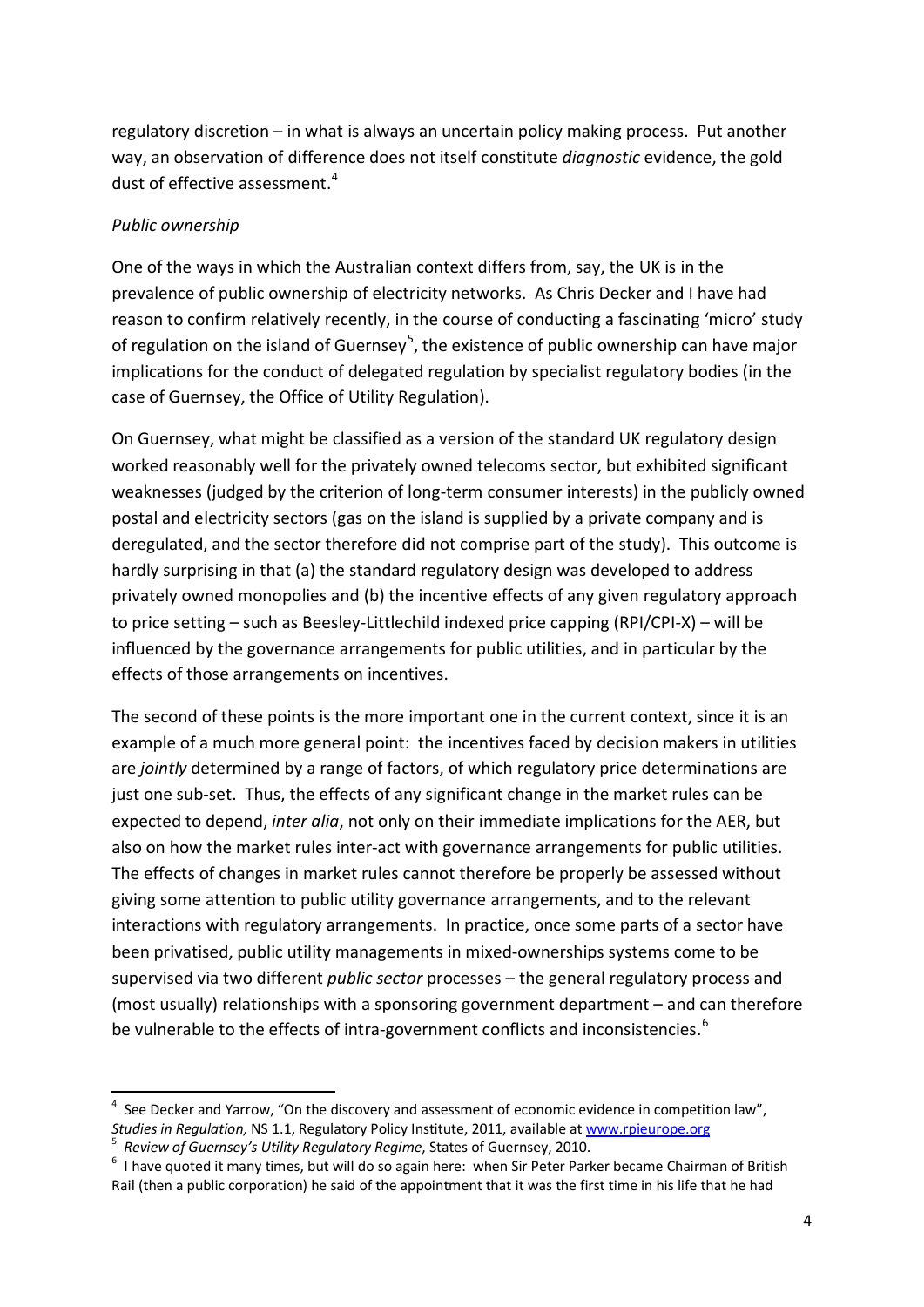In the Guernsey case, our own conclusions in relation to the (publicly owned) electricity sector was that there was need for greater clarity in the division of responsibilities between the various parts of government (Treasury, Commerce and Employment, Regulator), and that the Regulator was, in effect, exerting too much control over business conduct. That is, the standard UK design was leading to over-regulation of publicly owned (although not privately owned) enterprises. Our recommendations, in the event of rejection of the option of further privatisation, was for greater separation and unbundling of powers within government, which, if implemented, might be seen as a move in the direction of Australian arrangements (where the AEMC's functions as guardian of the rules are unbundled from those regulatory functions that sit with the AER).

The difficulty for the AEMC, of course, is that the same set of rules is applicable to regulation of both privately owned and publicly owned networks.<sup>[7](#page-4-0)</sup> Thus, what might be most appropriate for private utilities will not necessarily be most appropriate for public utilities, and the end result will likely reflect compromise. As implied above, compromise and approximation are invariable features of regulation, and it desirable to acknowledge this explicitly, if only to mitigate a possible temptation to 'tilt at windmills' (i.e. pursue impossible 'optimal' or 'ideal' arrangements). However, if intra-governmental processes are badly aligned, compromise arrangements may simply contribute to a wider muddle.

I end this detour on public ownership by noting that, when a regulator has discretion to set prices for a publicly owned enterprise, the determination necessarily has implications for the distribution of the burden of financing utility expenditures between consumers and taxpayers in the relevant jurisdiction, and hence for that jurisdiction's fiscal stance. This is potentially a major source of conflict between the agents for the ownership and the agents for the regulatory functions of government, and emphasises the importance of not assessing the consequences of rule change within an overly narrow framework.<sup>[8](#page-4-1)</sup>

**.** 

taken on a job where it was impossible to fathom out the criteria by which his success or failure in the post would be judged.

<span id="page-4-0"></span>It might be possible that there could be some differentiation as between types of ownership in the ways that rules are developed and applied (and the WACC proposals contemplate this in relation to debt), but the extent to which this can be done may be highly constrained by the practical difficulties of establishing that any differences are not discriminatory.

<span id="page-4-1"></span> $8$  This 'who pays' question (customers or taxpayers) was a problem in the UK in rail regulation, even when the network infrastructure was privately owned, because the ability of train operators to pay regulated access rates was dependent upon public subsidies. Other things equal, higher access charges implied higher subsidies and hence either higher taxes or higher government borrowing. When (privately owned) Railtrack collapsed, the government declined to allow the Rail Regulator (Tom Winsor) discretion to set higher access charges, which would have generated more revenue and arguably kept Railtrack solvent. Winsor reports that, in a subsequent discussion with Robin Cook, Leader of the House of Commons at the time, he was told *"Tom, in the 17th century Parliament fought a bloody civil war to gain control of public expenditure, and we were not about to give it up to you."* See Tom Winsor, *"Effective Regulatory Institutions: the Regulator's Role in the Policy Process, Including Issues of Regulatory Independence"*, Discussion Paper 2010-21, Joint Transport Research Centre, OECD and International Transport Forum, 2010.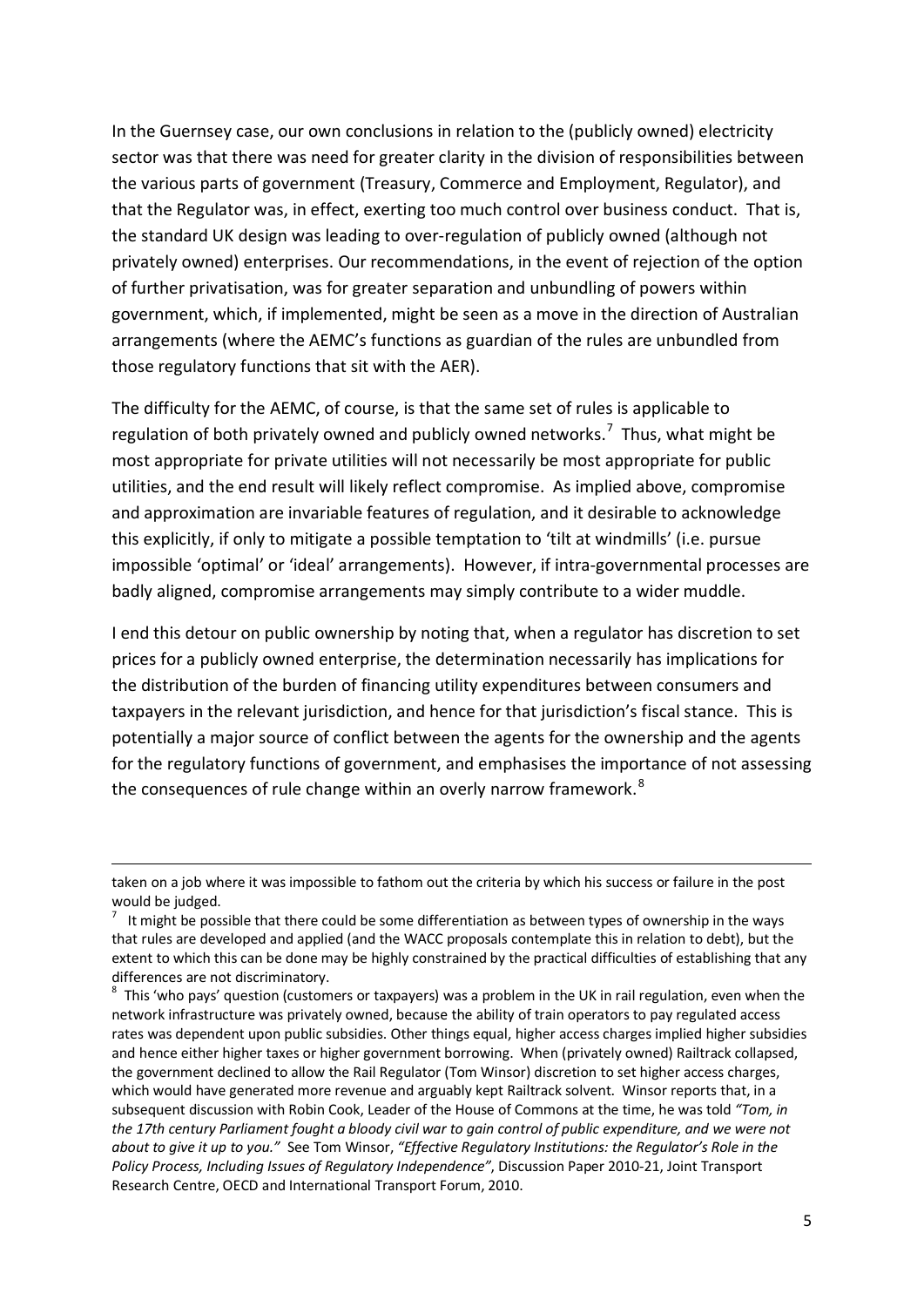# *Cost efficiency*

All regulatory designs tend to have problems in promoting cost efficiency (and unregulated monopoly also leads to limited incentives to reduce the costs of sustaining given levels of economic activity – whether of an operational or capital nature – since it lacks the existential threats that are faced by suppliers in competitive markets, which arise from the fact that failure to keep costs down, innovate, etc. may be fatal in circumstances where one or more rivals are doing those things).

In relation to opex, RPI/CPI-X is widely regarded as best general approach available, at least for privately owned network companies and at least when regulatory interventions are kept relatively simple and broad; and it is relevant in the context of current issues to note that the chief argument for the approach is that, because the allowed price path is *predetermined* for a period (i.e. cannot be influenced by the actions of management), the (privately-owned) regulated firm has incentives to reduce costs, because any reductions achieved will go straight into the bottom line for a period. That is, it is *not* central to this (cost-reduction) incentives argument that the price path be set on the basis of projections of fully efficient costs<sup>[9](#page-5-0)</sup>, although clearly, if the price path is set higher than such projections would suggest, the effect would have adverse implications for consumers within the period for which the prices are determined.<sup>[10](#page-5-1)</sup>

I make this point because it may be highly relevant to understanding what it is that the AER is arguing, which might be that:

- Current arrangements lead to inefficiently high costs, and hence to excessive prices, or
- Current arrangements do not lead to cost inefficiency, but they do lead to insufficient sharing of the benefits of lower costs with consumers (i.e. prices are higher than they should be), or
- Both of the above.

I suspect it is the last of these, although it can be noted that, so far as I have been able to determine thus far, the general argumentation about the AER's inability to determine cost forecasts is much more geared to the second bullet point than to the first (for the reason just given: determining a higher cost forecast, and hence higher allowable prices, does not eliminate the incentives for cost efficiency).

<span id="page-5-0"></span><sup>-&</sup>lt;br>9  $9$  The argument referred to is based on fairly standard, textbook economics. Proponents of loss aversion theories might say that things are not, in practice, symmetric and that incentives to reduce costs are themselves affected by the *level* of a price cap.

<span id="page-5-1"></span><sup>&</sup>lt;sup>10</sup> The usual argument is that, if prices are discovered to lie significantly above costs, downward adjustments can be made in the next price review period.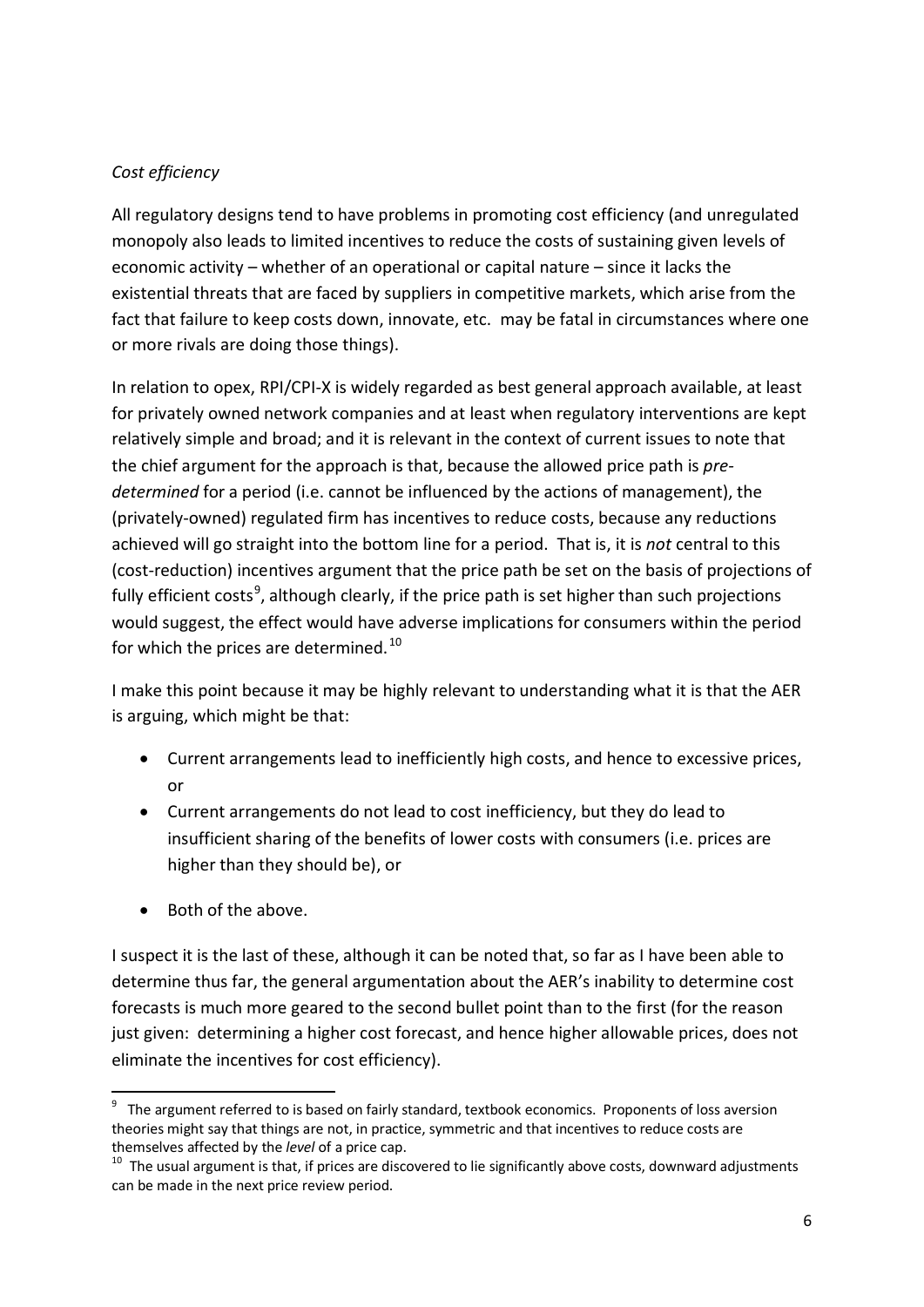The qualification concerning private ownership is of some importance in all this, and should be noted. There is some commonality between the Decker & Yarrow findings in Guernsey and the Littlechild & Mountain findings in relation to electricity networks in Australia. In both cases, the evidence suggested that the regulatory arrangements (different in the two jurisdictions) were found to work better for privately owned utilities than for publicly owned utilities. As noted above, I think that this observation can be generalised to other economic sectors in the UK.

If there is a common finding here, however, it is also important to note that it is common to different approaches to regulation. More specifically, in Guernsey and the UK the regulatory approach is based on the delegation of considerable *ex ante* discretion to the regulator, with very little prescription, which is, of the course, the direction in which the AER's proposed rule change would take Australia. The commonality in effects in the different regulatory context points, I think, to the importance of distinguishing in assessments between:

- Identifying that there may be a problem in the performance of a specific combination of governance arrangements (delegated price regulation of publicly owned utilities), and
- Identifying particular sub-elements of the arrangements that, if changed, might be expected to lead to a significant improvement in performance.

Thus, the Littlechild & Mountain evidence appears to have much more relevance (i.e. more diagnostic power) in relation to the question "Would things be better if state-owned utilities were privatised?" than to the question "Given the existence of a pattern of mixed ownership, which of two sets of regulatory rules is likely to prove the better?"

The underlying problem of inference is akin to the general 'Quine problem' in the social sciences.<sup>[11](#page-6-0)</sup> Theories are constructed from a set of assumptions, propositions and subhypotheses (just as utility company incentives are built up from sets of rules and governance arrangements), and, while these can be tested as a set (just as the effects of the combined governance arrangements can be observed), if the theory fails to fit the evidence in some way or another (performance is deficient), that in itself tells us very little about how to go about building a better theory (identifying a better set of rules and governance arrangements). A change in some or other component of the theory/rules *might* do the trick, but then again it might make the failure worse. The general evidence will typically be inadequate to reach a conclusion.

In short, finer diagnostics are required to assess the implications of changing sub-sets of regulatory arrangements in circumstances where economic incentives are determined by a wider set of factors.

<span id="page-6-0"></span> <sup>11</sup> See Decker and Yarrow, *op cit.*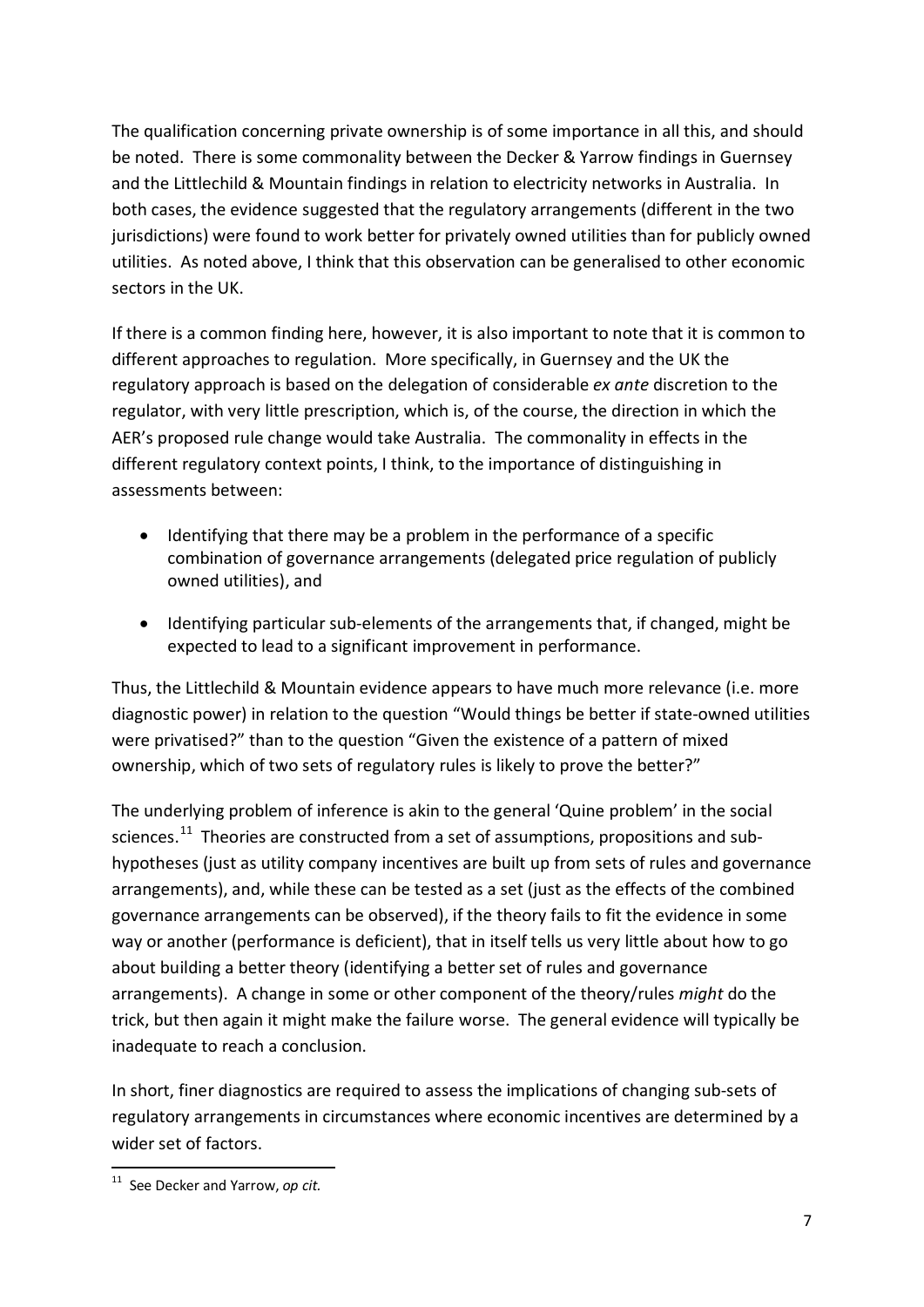### *Rate shock, its mitigation and the politicisation of regulation*

Empirically, the under-investment problem arising from the potential for regulatory opportunism has tended to have been at its most intense in periods of rate-shock, when underlying, upward cost pressures are strong. It is in such periods that rate-setting tends to become more politicised, because of the impacts of rate shock on income distribution, and when the independence of regulators, entrusted with what are intended to be largely technical tasks, tends to come under most threat.

Notwithstanding the legal protections against expropriation of capital, US regulation has been far from immune from the problem<sup>12</sup>, and indeed the classic case studies of the tendency are focused on US electricity regulation in the 1970s and early 1980s.<sup>13</sup> Energy regulation in the UK today has also been significantly re-politicised, although it may be important to note that this has taken a rather different form from the interventions that were most typical in the past.

More specifically, in the 'blame game' that now often passes for regulatory discourse in the UK, it has been the *retailing* and *generating* activities of the major energy companies that have been the target of political and regulatory finger pointing. The network activities transmission and distribution – have, for a variety of reasons, tended to be only mildly affected. Among these reasons is that investment in new infrastructure is seen by those most enthusiastic about the climate change mitigation agenda to be a Very Good Thing, and consequently some political, regulatory and media criticisms of performance have been to the effect that companies have been *too slow* to raise their capital expenditures in the face of the new challenges. $^{14}$  $^{14}$  $^{14}$ 

The bottom line here is that re-politicisation of the sector in the UK is manifested in the fact that today, the principal considerations in making investments in power *generation* are political, and that it is in *generation* costs, rather than in distribution and transmission costs, that the unravelling of the UK system of electricity regulation is having its most adverse consequences.

Pulling these points together, I would say that a big question for the AEMC is whether the major aspects of the current proposals would, as argued by their proponents, be an appropriate response to identified problems arising from inadequate regulatory discretion, or whether, in contrast, they would likely lead to the implementation of inappropriate forms

<span id="page-7-0"></span><sup>&</sup>lt;sup>12</sup> As the fictional Mr Dooley put it, analysing matters from his Chicago South Side pub, "No matther whether th' constitution follows h' flag or not, th' Supreme Coort follows th' election returns", F.P. Dunne, 1901.

<span id="page-7-1"></span><sup>&</sup>lt;sup>13</sup> For a brief overview, see R.R. Geddes, "A Historical Perspective on Electric Utility Regulation", Regulation, Winter 1992.

<span id="page-7-2"></span> $14$  Although the evidence to back up this criticism is weak: capital expenditures have been increasing significantly, and the major delays in projects that have occurred are correlated with difficulties in obtaining governmental planning permissions for the necessary works.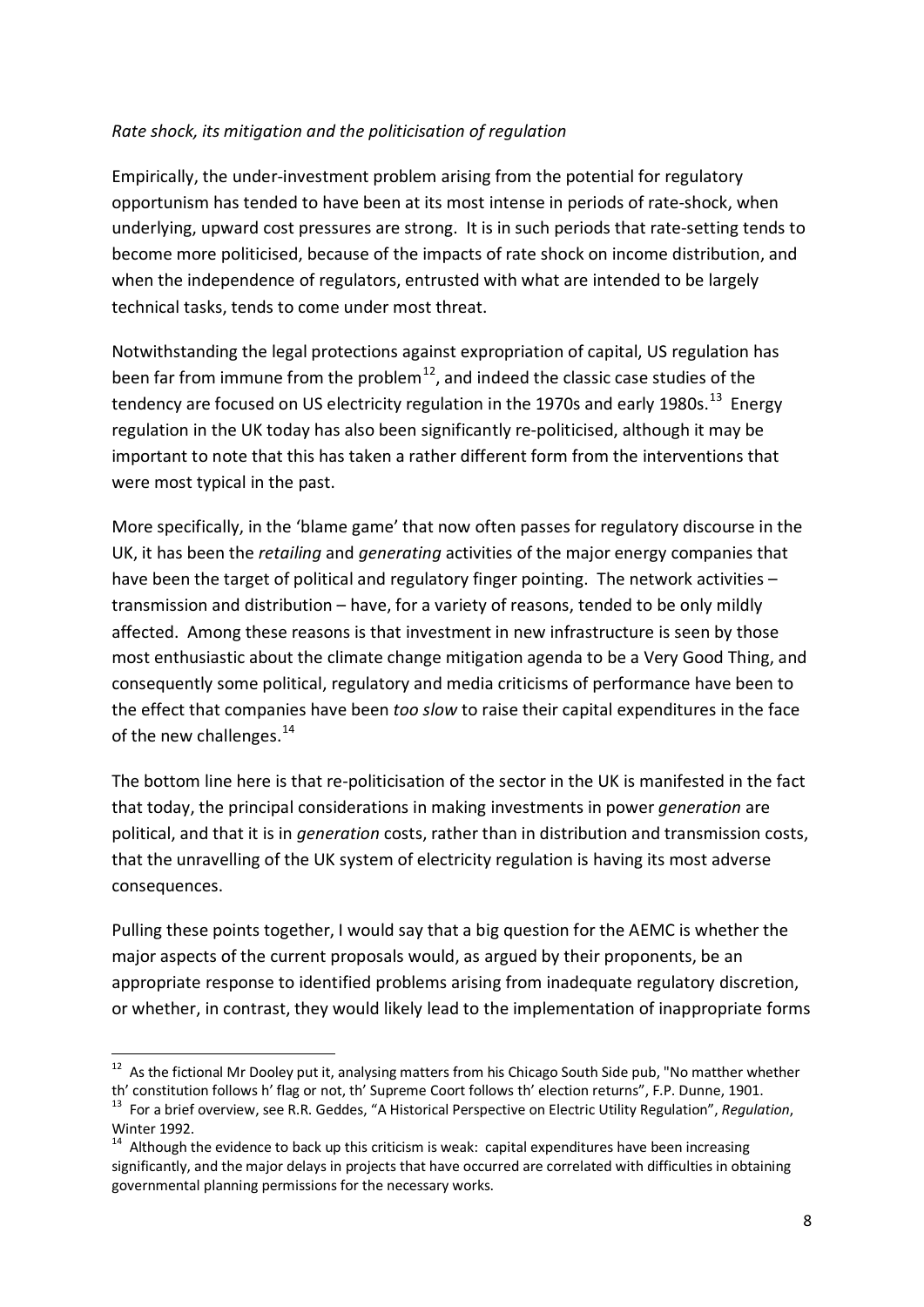of rate-shock mitigation. This reduces to the question of whether a convincing case has or has not been made out that there is a *causal link* between the rule changes proposed and expected increases in economic performance, as judged using the relevant criteria that the AEMC must apply.

#### **Has the AER clearly identified major problems that require to be addressed?**

### *Opex and capex forecasts*

My initial response to this question is: not on the basis of any evidence produced to date, though the negative judgment here is heavily governed by the words 'clearly' and 'major'.

That there is a general problem of increasing electricity prices, and that increases in transmission and distribution costs are major contributors to price hikes, appears to be beyond contention. That, however, takes us very little along the way to answering the question of whether a material contribution to price increases is reasonably attributable to those aspects of the rules identified by the AER as warranting change. The AER's submission asserts a relationship between the relevant subset of rules, but nowhere actually provides evidence or convincing reasoning in support of the assertion.

Thus, it is stated that *"While it is difficult to quantify the extent to which price rises have exceeded efficient levels, inflated forecasts have been a factor in the price rises faced by consumers."* Without disagreeing about the difficulties of quantification or the necessity of approximation, this is exactly the sort of technical task for which specialist regulatory agencies were developed; and it is difficult to see how the conclusion in the second part of the sentence can be reached without some good faith attempt to establish whether, relative to the proposed alternatives, the rules can be expected to have had a *material*, upward effect on prices. On this basis, I would have expected to have found, at least in the supporting documentation, just such a technical cost/price attribution analysis (and not simply a legal opinion).

By way of further example of the difficulties with the arguments as they presently stand, consider the argument that the current 'propose-respond' process precludes the AER from substituting 'impartial' forecasts of costs for what are claimed to be the biased forecasts of costs that are submitted by the companies. This argument begs a fundamental question. As discussed above, the working presumption in the relevant economics<sup>[15](#page-8-0)</sup> is that a regulator with unconstrained discretion to set price controls will be tempted to opportunism, and that the temptation will be particularly great in circumstances of rate-shock. That is, at bottom, there is an underinvestment problem associated with the regulation of private monopoly.

<span id="page-8-0"></span><sup>&</sup>lt;sup>15</sup> Many economists would probably not share this presumption, and the AEMC might note that the word 'relevant' excludes what Ronald Coase has called 'blackboard economics'. As Coase pointed out, the issue is not that this economics is wrong (it is usually logically consistent) but rather that it is irrelevant, because it assumes that policy makers have knowledge and powers that they cannot possibly have.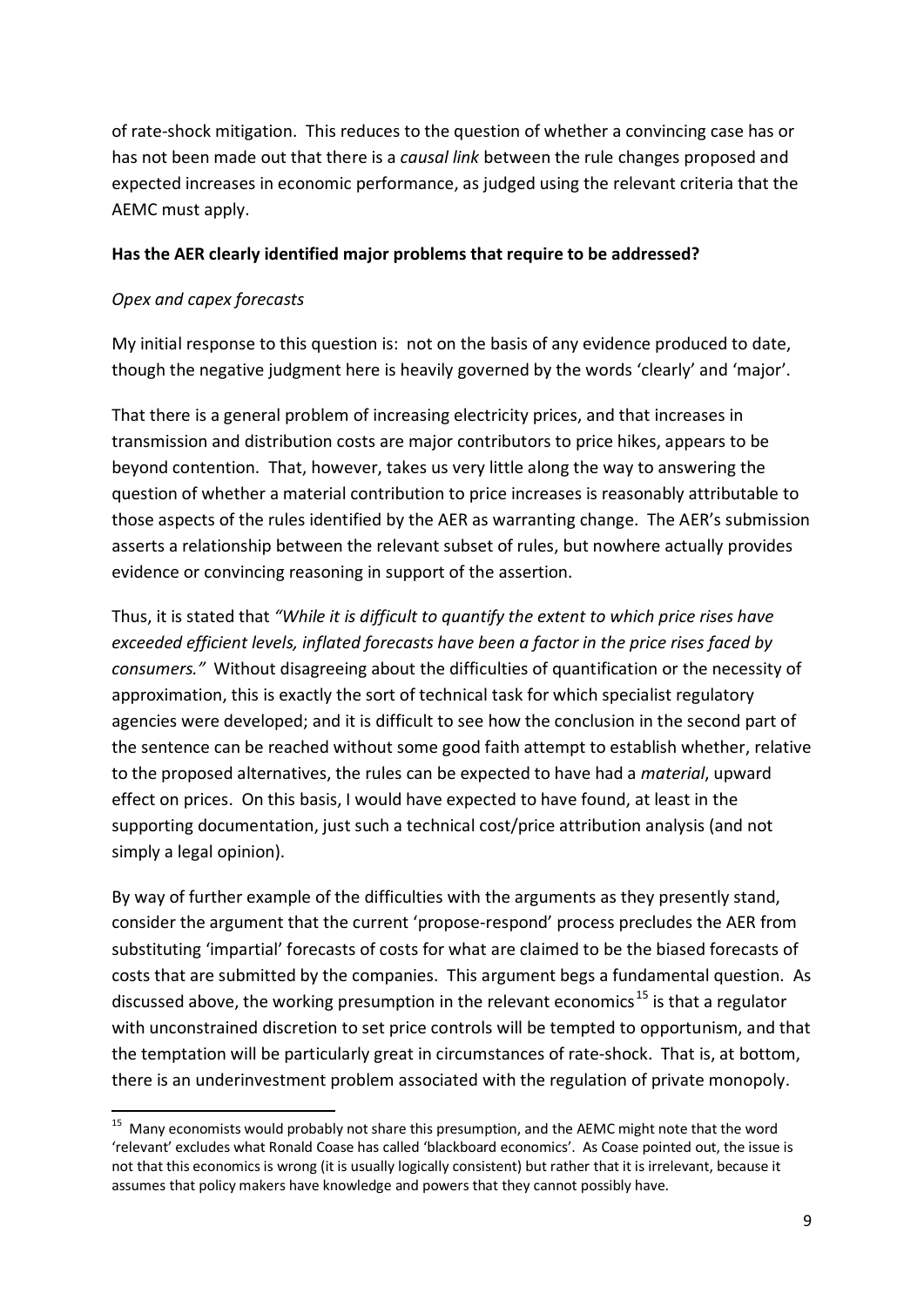On this basis, it would be irrational for capital markets to believe that regulatory decisions will always be 'impartial'; particularly in periods of sharply rising costs. Put another way, regulatory discretion comes with biases of its own.

Suppose for the moment that allowing companies powers of proposal (the 'first move') does introduce a bias or tilt into the price determination process. Removing such a bias will not necessarily lead to improved outcomes in the presence of other biases, most obviously when the bias to be removed was specifically constructed to counteract and offset another, major potential bias (as my reading of the history suggests may have been the case in 2006, although I hasten to add that this is not a matter that I have explored in depth).

What I think the AER would need to demonstrate, to substantiate its argument, is to show that taking account of the realities of regulatory practice – and not, therefore, relying on an implicit assumption that a regulator to be afforded more discretion is sufficiently above the fray, sufficiently uninterested in what the media might be saying about its decisions, etc. that it will make 'impartial' decisions – there are convincing reasons for thinking that its proposals in relation to the determination of opex and capex forecasts can indeed be expected to lead to better outcomes.

The evidence cited by the EURCC, relying on the work of Mountain, comes closer to the type of analysis required than does the AER's own submission. However, this evidence leads to something of a puzzle. The substantially increased costs that are identified appear to relate to publicly owned networks, but, if the AER arguments are correct, and the aspects of the 2006 rules that it is proposed should be changed have had a materially negative effect on the ability of the regulator to do its job, then it should be possible to identify material, adverse effects on performance of privately owned utilities in Victoria (which are subject to the same rules). At the moment, such evidence seems to be lacking, and, in its absence, it seems to me to be difficult to attribute any performance changes that have occurred amongst publicly owned networks to the relevant rules.

Thus, whilst Mountain's later work certainly gives grounds for concern about the possible effects on performance of the totality of current regulatory arrangements, taken in conjunction with the totality of public utility governance arrangements, much more specificity in the identification of causal links is required, even to begin start to pin down the elements of the wider system of relationships that might usefully be considered to be candidates for reform.

I think that there is a general sense of vagueness in many of the arguments, of a type that is more typically associated with political discourse than best practice regulation (which tends to be more technical and precise). In relation to capital costs for example, it can be asked: if there is a tendency for networks to over-forecast, why do a number of utilities then tend to over-spend relative to such inflated forecasts? (I note that this is a point raised in the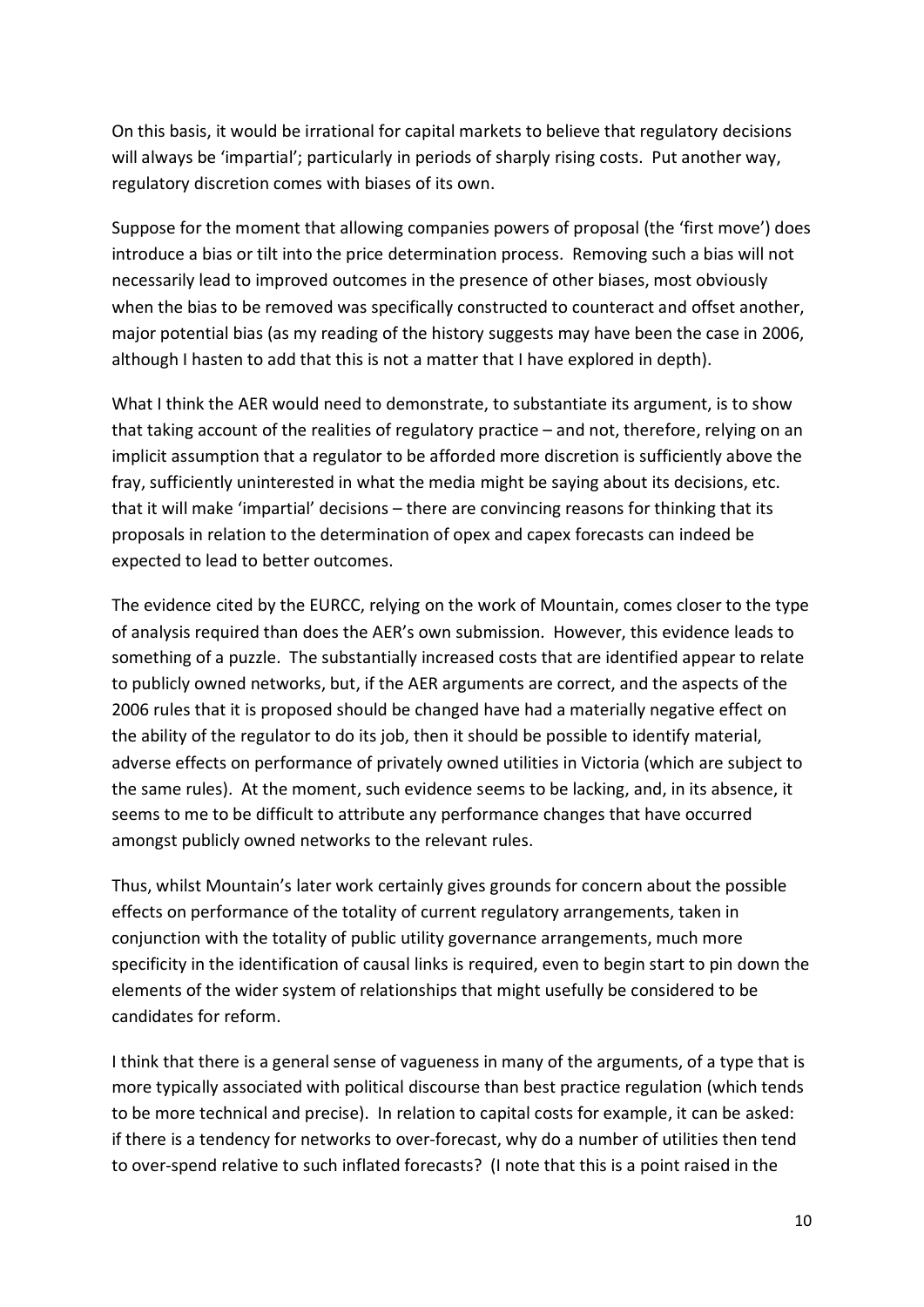joint experts' report submitted by the networks association, and I think it is a question worth asking.)

More fundamentally, what does the AER believe the main aspects of over-forecasting to be, and why? Is it that utilities simply take on too many projects, or that they over-engineer projects? Or is it that utilities undertake the wrong projects? Or then again, is it just that whatever they do, they do it at a higher cost than necessary? None of this is very clear.

At this point I also note the tension between (a) the fact that, when considering the impact of the 2006 rules on electricity prices, the AER baulks at any quantification, even very rough quantification, and (b) the implicit claim to be able to identify an impartial forecast for utility costs which is convincingly, rather than arbitrarily, different from a utility's own proposal.

These evidential points are not eased by the presentation of compelling, 'in principle' arguments for change, even in relation to the regulation of publicly owned utilities (although I think the position in relation to 'in principle' arguments is different in the context of capex incentives – see below). The best available evidence draws particular attention to the performance changes of publicly owned utilities over the past few years. It may, therefore, be worth the AEMC considering some of the 'in principle' arguments surrounding public ownership more generally.

For example, it is widely recognised that public ownership can be highly inefficient. On the other hand, there are examples in the empirical literature of very good performance by publicly owned utilities, and consequently one of the arguments that has developed from this work on comparative performance is that empirical observations of higher average performance under private ownership may, in large part, reflect the characteristic of public companies that they do not face solvency constraints that are anywhere near as tight as those faced by private companies. That is, the normal 'selection' mechanisms of bankruptcy or takeover consequent on deteriorating performance are absent, and the result is a tail of poorly performing entities which nevertheless survive when, if they had been privately owned, would not have survived. The 'red ink' in the tail can be copious, and can have significant effects on average performance, even when the number of entities in the tail is relatively modest.

I mention these points because one way of looking at the propose-respond mechanism is that, recognising the validity of the argument that it is pointless to expend significant resources in seeking to be *exactly* right when making forecasts of future costs (because exactness cannot be determined *ex ante*) and that impartiality is hard to attain in practice, it nevertheless provides a capability to eliminate obviously excessive forecasts; and, in this respect, it mimics one of the properties of a competitive process. Thus, even in competitive markets, firms with differing levels of efficiency may survive for quite long periods (see, for example, inter-company variations in Tobin q statistics, and their persistence over time),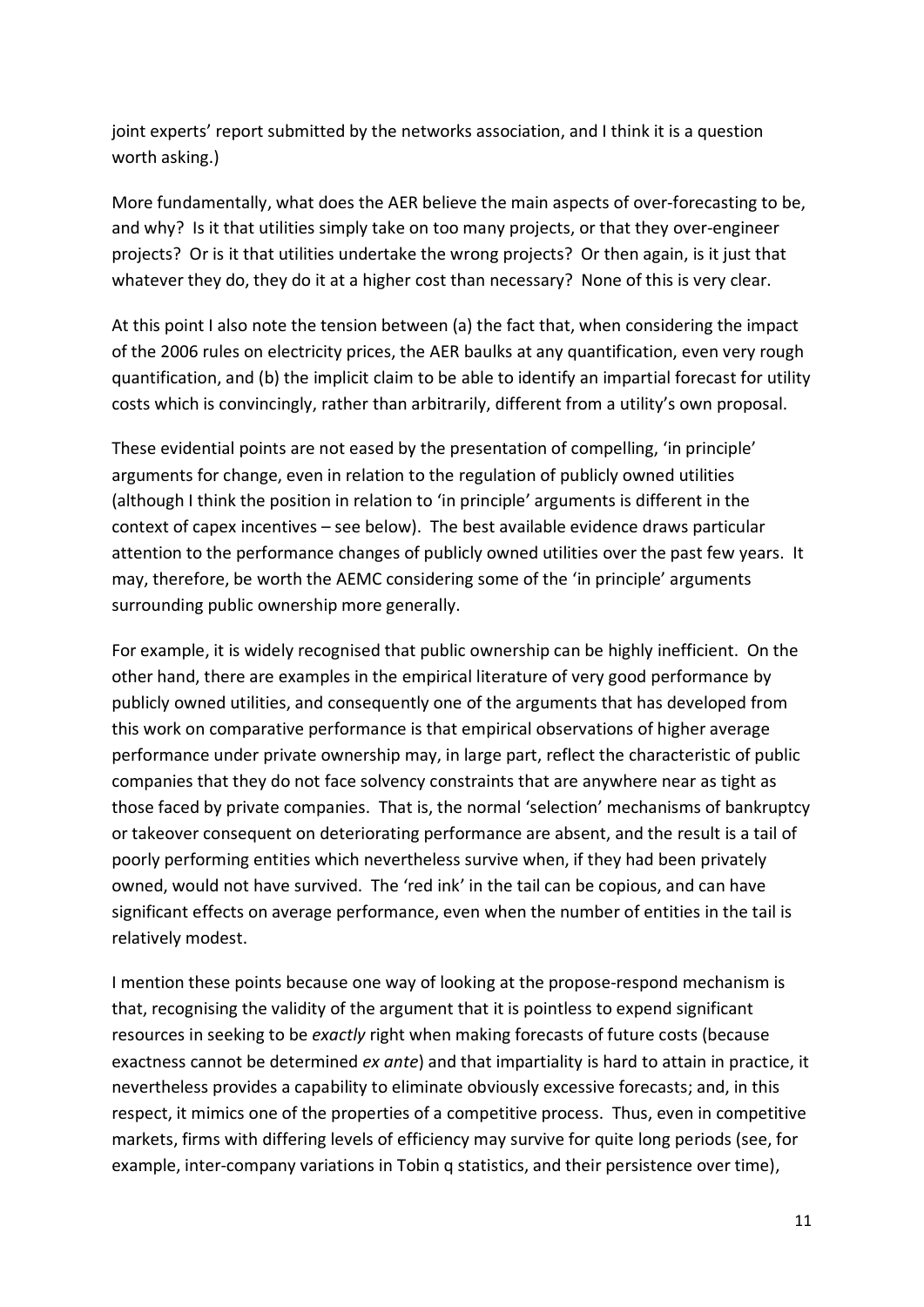whereas firms whose performance is *very* sub-standard will be driven to exit relatively quickly.

Here then is another puzzle. If utilities, and particularly publicly owned utilities, have made ambit forecasts – for example, on the kind of scale that might (rightly or wrongly) be inferred from a *prima facie* inspection of Mountain's numbers, why did the AER not simply reject such forecasts? *Prima facie*, the lack of action in the face of allegedly ambit forecasts would, if the allegation of over-forecasting is correct, point more toward a failure to enforce existing rules, than to a failure of those rules themselves.

Finally in relation to the propose/respond aspects of current arrangements, I note that recent Ofgem decisions indicate a shift in Britain *toward* giving companies more influence at the first stage of the cost evaluations, which can be interpreted as a small step toward the philosophy embodied in the NEM rules. This is most obvious in the 'proportionality' aspect of the RIIO reforms (see the RIIO<sup>[16](#page-11-0)</sup> Final Decisions Document, October 2010), which calls for less intensive regulatory supervision of business plans that are judged to be well formulated and that meet certain criteria in relation to matters such as customer engagement. This leaves the 'first move' with the regulated companies, and encourages the companies to seek to induce less challenge from the regulator by submitting well thought through plans (i.e. establishes an incentive structure with at least some similarities to that of a propose/respond system).

Slightly less obviously, the IQI (Information Quality Incentive) capex arrangements allow companies whose views on capex requirements differ substantially from the views taken by Ofgem (on the basis of advice from appointed consultants) to proceed on the basis of allowances higher than those in the Ofgem projections, but at the cost of damped, benefit sharing incentives around a slightly less favourable 'zero point'. The scheme is designed to inhibit ambit forecasts as well as excessive capital spending. Again, the point of relevance here is not that these arrangements provide anything like a full solution to the underlying problems, but rather that, compared with what went before, they leave a little more of the initiative and influence in developing cost forecasts with the companies. *Capex incentives*

On the basis of the evidence as it currently appears from the submissions (and it may, of course, develop as the assessment proceeds), I think that the AER has a significantly stronger case when it argues that there is a problem surrounding capex incentives, than when arguing that the propose-respond mechanism is problematic. One reason for this is that capex incentive weaknesses may be more likely to show up in differences in

<span id="page-11-0"></span><sup>&</sup>lt;sup>16</sup> RIIO stands for 'Revenue = Incentives + Innovation + outputs', and is an example of a poor use of metaphor in the 'marketing' of regulation.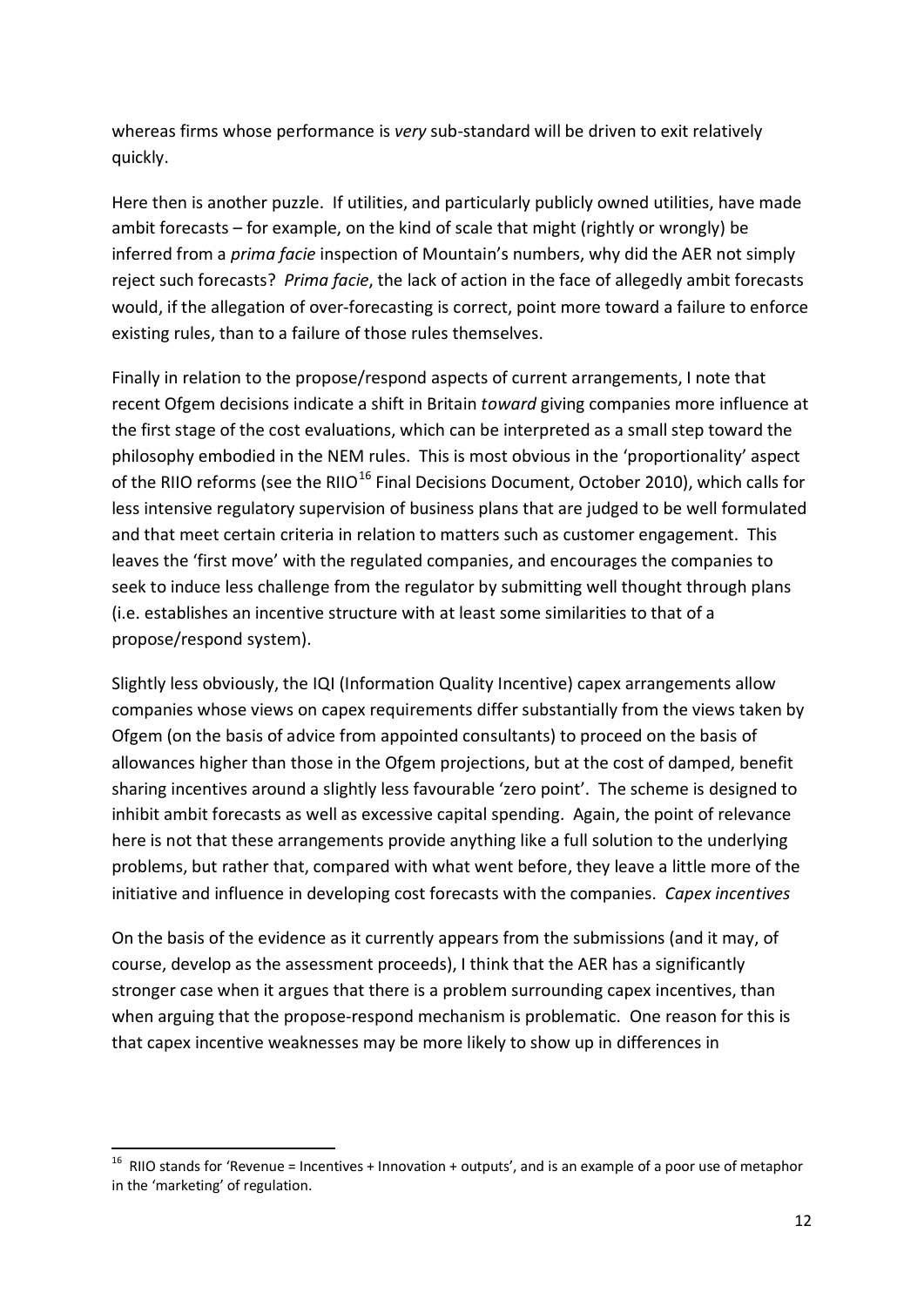performance between privately owned and publicly owned utilities, of the sort set out by Mountain (and earlier by Littlechild and Mountain).<sup>[17](#page-12-0)</sup>

A private utility might be expected to argue for a generous forecast of capital expenditure requirements in order to induce higher regulated prices, but once those prices are set it has obvious incentives to keep costs down, including capital costs. The typical pattern in basic RPI-X regulation, therefore, is for over-ambitious forecasts to be followed by lower expenditures than forecast. This, for example, is what was observed in earlier stages of British electricity regulation, and the pattern was one of the motivations for the subsequent development of more sophisticated capex arrangements (not so much because of any cost or investment inefficiencies that resulted, but rather simply because, as a result of inflated forecasts, consumers ended up paying more than they should have over the relevant price control period). I note in passing that this outcome occurred in arrangements in which the capex forecasts were made by the regulator, not by the companies, which again indicates the lack of any clear empirical link between the problem and the propose-respond mechanism (relative to alternatives, such as leaving matters to the discretion of the regulator).

I am not familiar with the detail of the governance arrangements surrounding public owned networks in Australia, but the general tendency in publicly owned companies is that incentives for capital cost reduction are weaker than under private ownership. Whilst this may reduce the incentives to over-forecast (since the benefits of subsequently beating the forecast are smaller), it may also lead to higher-than-efficient, planned expenditure. The differentials in performance noted by the EURCC between private and publicly owned utilities might on this basis be interpreted as exhibiting a classic pattern, although even here there are at least two qualifications:

- Differences in ownership might be expected to be correlated with differences in *levels* of performance (which appears to be observed), but not necessarily with *changes in levels* of performance (which also appears to be observed, and upon which most of the argumentation for rule change is based). Thus, public enterprises may have softer budget constraints than private enterprises, but changes over time in the 'degree of softness' need specific explanation.
- The cost causation analysis (i.e. the attribution of cost/prices to causal factors) to date is relatively crude, and there is much more to be done. This is the kind of exercise that should be meat and drink in a well functioning regulatory system – as stated above, it is the kind of technical analysis for which delegated regulation was created – but, from observation, it is also often the kind of analysis that regulatory agencies tend to avoid, or tackle in more cursory ways, when the drivers for the

<span id="page-12-0"></span><sup>&</sup>lt;sup>17</sup> For example, international benchmarking of pre-privatization electricity generating costs in Britain indicated that relative (to comparators) capital costs were significantly higher than relative operational costs.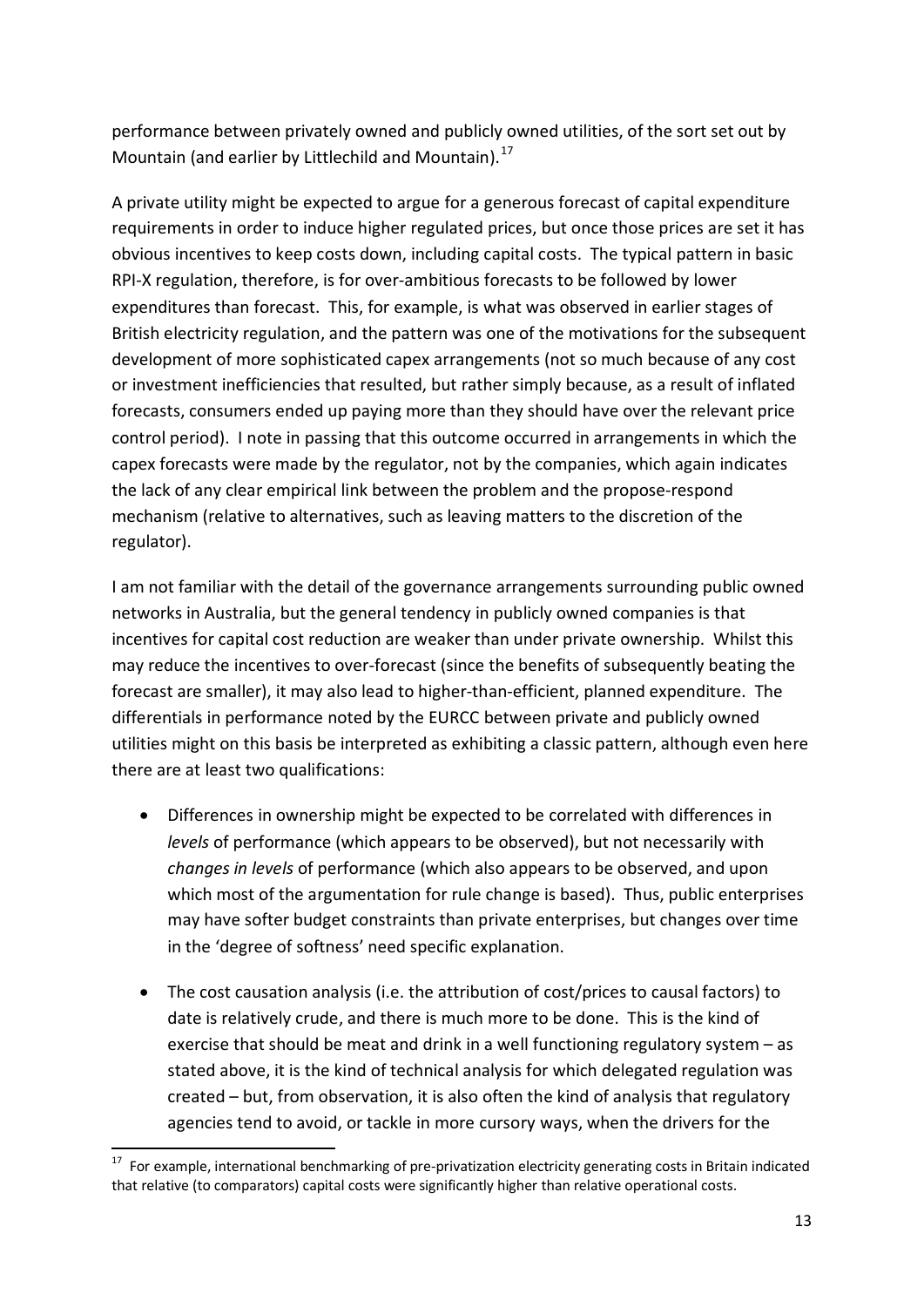relevant exercise become more political in nature. Needless to say, I would advise the AEMC to encourage the former approach, and to discourage the latter. There is more to be discovered on these matters.

Although the puzzles in the available evidence, and the lack of detail in available attribution analysis, imply that there is more to be done in investigating the evidence, the AER case on the existence of capex incentive problems is reinforced by some rather general economic reasoning. In particular, the existing rules appear to leave a 'supervision gap' in relation to capex above the forecast levels that determine prices in the relevant pricing period.<sup>[18](#page-13-0)</sup>

Regulatory supervision of capex tends to be based on either an *ex ante* or an *ex post* assessment, or some mixture of the two. The US has leaned a little more toward *ex post* supervision than the UK, relying more, for example, on prudency tests and on backward looking assessments at the time of rate hearings. The approach in the UK has been to engage in very detailed assessment of *prospective* capital programmes, and, although the regulatory arrangements allow the regulator also to look back to past performance as part of this exercise, and although they also allow for possible disallowances of expenditure (i.e. exclusions from the RAB), Ofgem has been very reluctant in practice to make any disallowances (which I believe has been a wise use of discretion).

Five points might be noted at this point:

- *Ex post* adjustments are not completely ruled out in the UK system.
- They *have* been made in practice, but only as an exceptional measure. The only significant example that I know of was a disallowance of capital expenditure by National on the gas transmission network (Ofgem's Final Proposals, December 2006).
- That disallowance was very modest relative to the total scale of the capex programme that was under assessment in the relevant capital control. The position is well summarised in Ofgem's final proposals document:

*2.11. The outcome of our review of historical capital expenditure is that we have allowed some £3.4 billion of expenditure to enter the RAV in respect of the period up to and including 2005/06. This amount includes £321 million of overspend incurred by NGET and some £126 million of capital expenditure for NGG in respect of a new gas pipeline and major network reinforecement to connect a Liquified Natural Gas (LNG) terminal at Milford Haven.*

<span id="page-13-0"></span> $18$  Although I also note that there are some incentives to avoid capex above forecast levels arising from lags in the inclusion of such expenditures in the regulatory asset base. It seems to be generally agreed that these incentives are variably and arbitrarily linked to the timing of investment, and that there is scope for improvements here.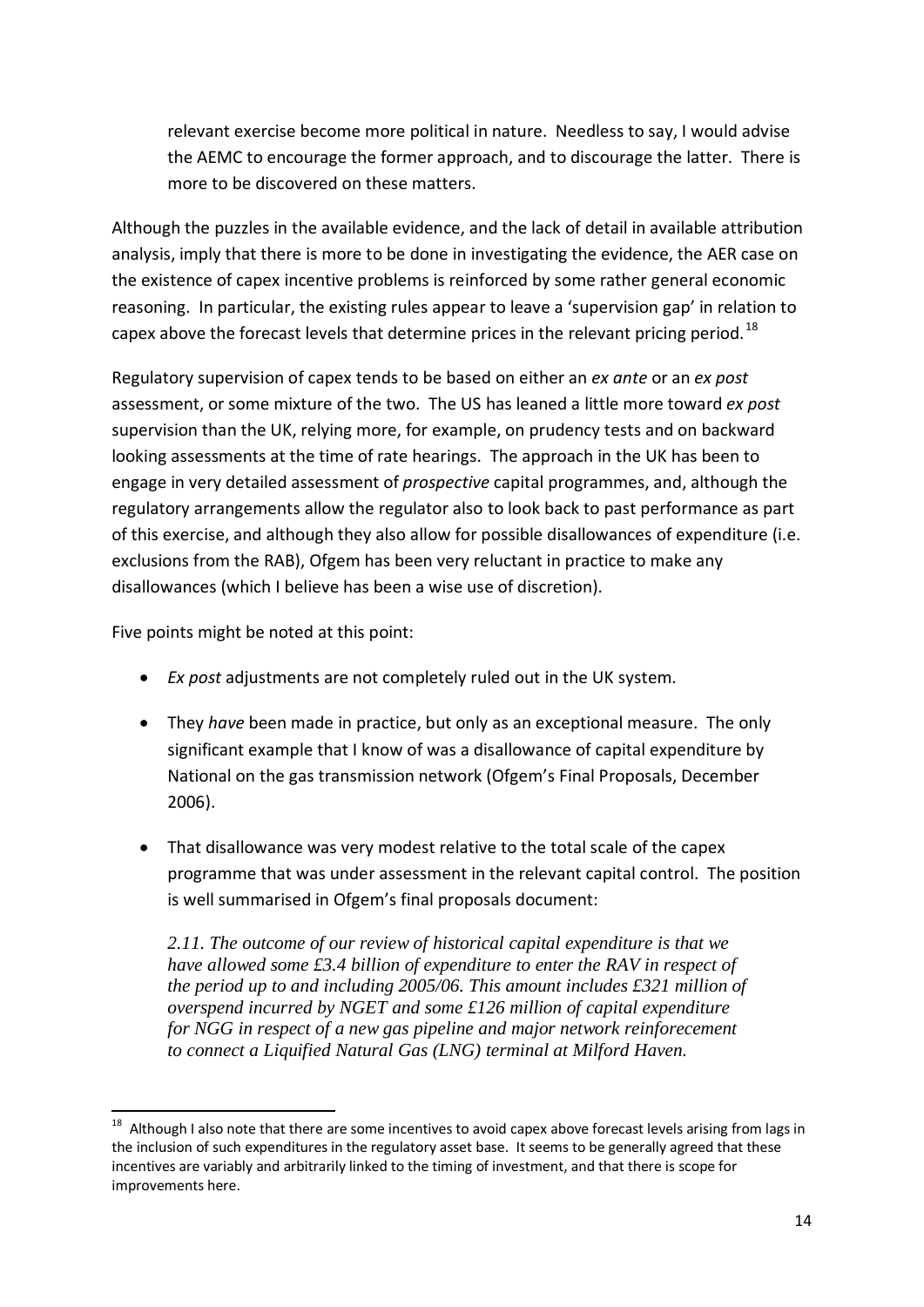*2.12. Our Final Proposals for NGG exclude £19 million of some £75 million expenditure relating to the delivery of baseline capacity at St Fergus where we believe that NGG has not provided adequate justification for this investment in the light of indications of demand for capacity arising from the long term entry auctions. We considered whether this expenditure should be excluded in its entirety but have concluded that, since this project was initiated in the early days of the new entry regime when the potential implications of operating under an auction regime may have been uncertain, it would be inappropriate to do so.*

- The gas transmission disallowance was made in the context of a new capex incentive scheme (based on capacity auctions) which allowed the network operator the opportunity to make returns on new investment that were significantly in excess of its cost of capital. In other words, the *ex post* adjustment was made in the context of a 'balanced' incentive structure that had an upside, as well as a downside, for the company.
- Whilst much larger *ex post* disallowances have been made in the USA, it can be noted that the largest numbers were associated with nuclear generating plant. Lyon and Mayo (Rand Journal, 2005) estimated that, of the \$19bn prudency-related rate recovery disallowances they calculated for generating plant in the US in the 1981- 1991 period, over 95% was related to nuclear plant construction delays and cost over-runs.[19](#page-14-0)

The Australian approach is close to the UK approach, but does not feature the residual element of *ex post* incentives (arising from the risk that imprudent investment will be partly disallowed). Since what is evaluated is the *forecast* capex programme, it is a feature of current arrangements in Australia that *actual* expenditure in excess of the forecasts is not subject to any regulatory supervision at all.

It is difficult to see any obvious rationale for this outcome (although, as stated earlier, I have not looked in great detail at the discussions and arguments surrounding the 2006 reforms, and the issue may have been explicitly covered – for example, it might have been decided that the effect was not likely to be sufficiently material to worry about); and, in the absence of such a rationale, there would appear to be a clear case for closing the gap. This could be done, for example, via the introduction of more formalised capex incentive arrangements.

Taking these points in conjunction with the performance evidence, I would, on a provisional basis, say that the AER is probably over the line (i.e. has done enough) in establishing a capex incentives problem, although the AEMC will no doubt want to explore matters further before reaching its own provisional conclusions.

<span id="page-14-0"></span><sup>&</sup>lt;sup>19</sup> Although it can be noted (a) that there were also some significant disallowances on fossil-fuel and hydro plants, and (b) these figures are based on prudency assessments only, and do not include disallowances arising from application of 'used and useful' tests.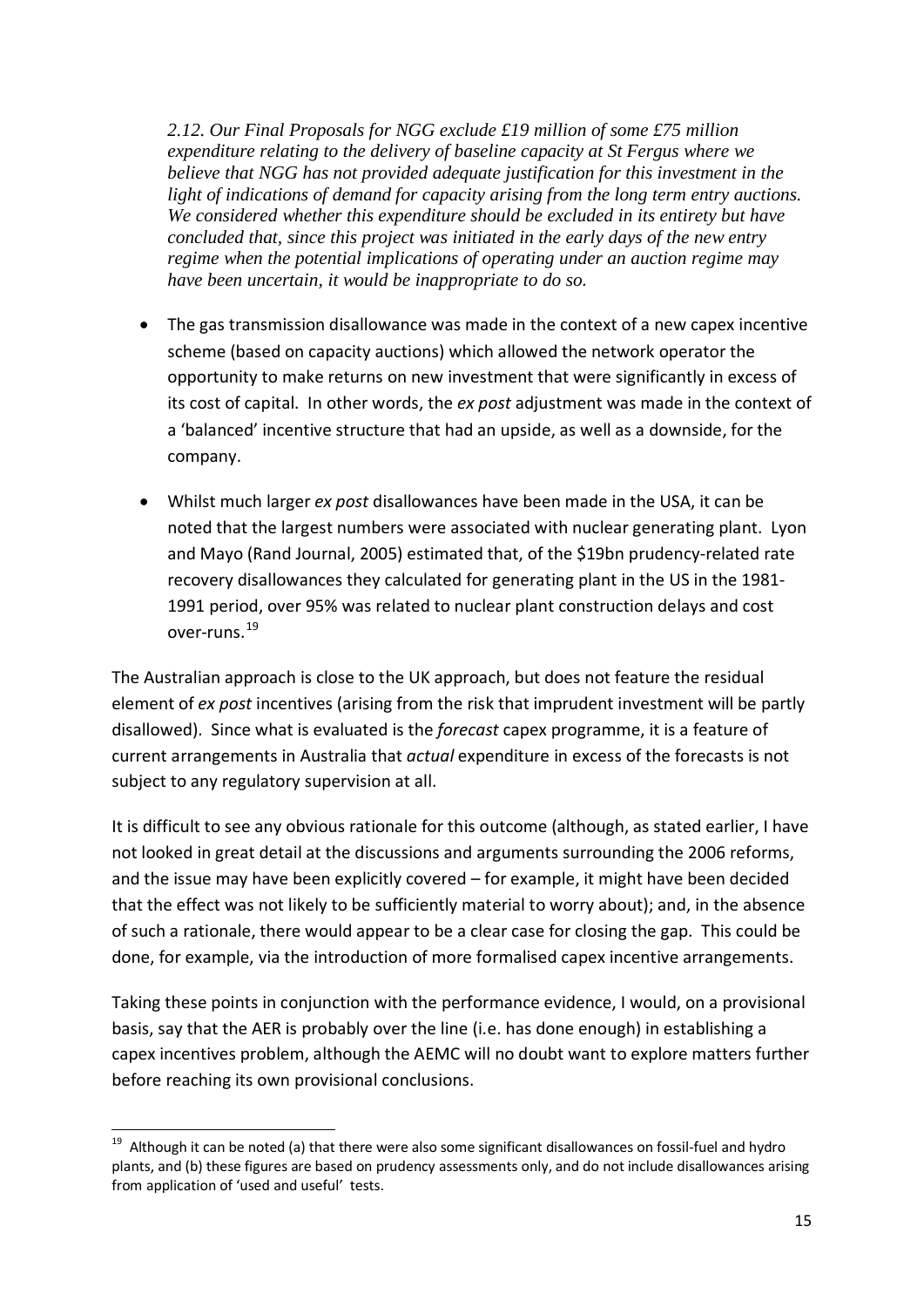#### **Prescription and discretion**

In some respects, I think expressing the arguments in terms of giving more discretion to the AER is possibly a red herring. All 'discretionary' regulatory activity is subject to scrutiny and supervision (whether by courts, tribunals or by other administrative agencies), and the greater the discretion at the decision stage the greater tends to be the *ex post* supervision (by courts, tribunals, etc.). All regulators tend to welcome more freedom (i.e. power over the market) to make their own decisions (i.e. exert market power), just as all company executives do; but well functioning economic and political systems will tend toward establishment of appropriate checks and balances (e.g. judicial supervision, competitive markets).

If what is being questioned is the Australian approach to rule-making, my view is that the appropriate question to ask is whether the current arrangements are an obviously inefficient way of supervising the decision making of a regulator?

The arguments for unbundled rule-making, with its prescriptive and constraining effects on the use of regulatory discretion, potentially include greater stability and lower levels of *ex*  post judicial supervision (and I note that the latter can be very resource intensive in situations where new law is being developed). This is often expressed as greater regulatory certainty, which I would define as a situation in which regulatory decisions are contingently (or conditionally) predicable. That is, knowing the relevant economic circumstances, the decisions of the regulator can be predicted with reasonable accuracy. (Note that this is different from regulatory inertia or from unconditional predictability of regulatory decisions, which is necessarily severely limited by the factors that limit all unconditional forecasting of the future.)

The argument against prescription is usually centred on potential loss of flexibility in responding to new circumstances. Other things equal, this would be a powerful argument; but in practice other things are usually not equal. If the rules are a partial (*ex ante)*  substitute for (*ex post)* judicial supervision of regulatory decisions, then a rebalancing away from prescription will likely 'crowd in' greater judicial supervision. The point I would make is that legal processes can become slow and cumbersome, and it is not immediately obvious that any such rebalancing would necessarily lead to an increase in the flexibility and adaptability of the system as a whole. At a minimum, this is an issue that needs to be addressed.

My initial advice on the point is that, when considering any rebalancing arguments (between prescription and discretion), the AEMC cannot safely assume that other things will be equal. Rebalancing might give rise to adaptation in other parts of the legal and political framework, the effects of which should be factored in to any assessment exercise.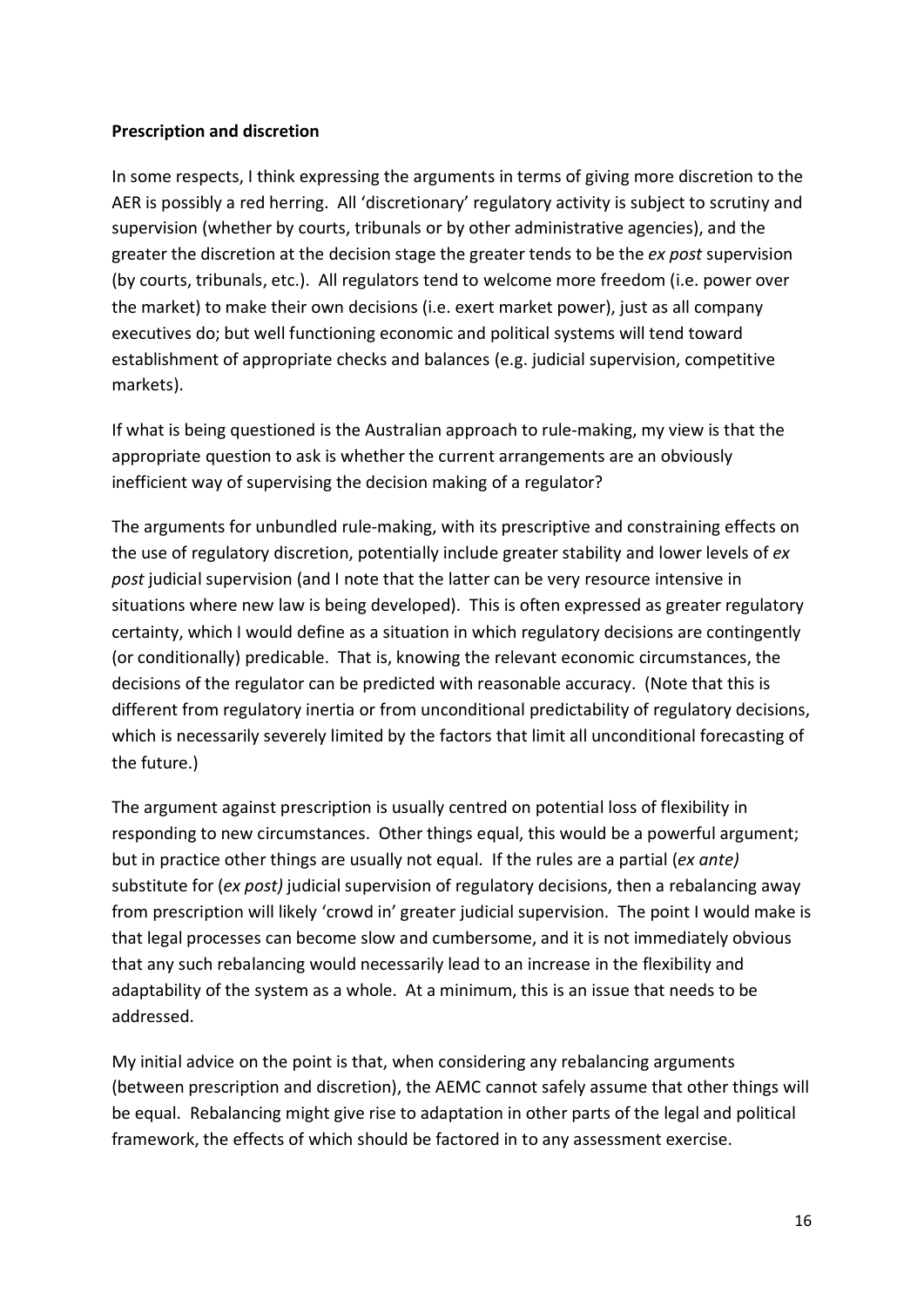#### **AER's use of its existing discretion**

I note from the submissions that the AER's arguments concerning the limits on its powers – for example, in relation to the substitution of its own cost forecasts for those of the companies, the development of capex incentives, the use of benchmarking, etc. – have been strongly contested. Although this may ultimately be a legal issue concerning the proper interpretation of the rules, my general impression is that the AER's arguments are relatively thin, and that the objections to them are substantive.

By way of example, consider the issue of benchmarking. The evidence indicates that the AER has and does adopt benchmarking approaches, so the argument must be that the regulator would like to make greater use of the approach but is precluded from doing so by sections of the rules that indicate that assessments need to be made which reflect the *actual* circumstances of the regulated firm.

I cannot, however, see how any regulator could not be focused, in a particular decision, on the particular, specific context of that decision (the *particular circumstances*). Academics may be free to solve abstract problems; regulators are not.

This does not mean that information from benchmarking cannot be used. In fact, benchmarking information has value only insofar as it contains information relevant to an assessment of performance in particular circumstances: the greater its implications for assessment of the particular circumstances, the greater its value for the *specific* purpose at hand. Benchmarks that are uninformative for the assessment of the performance of a particular utility, in its own particular context, are, in fact, valueless, and should not be used, even when the regulator has discretion to use them. It is therefore not clear to me that, even on a relative narrow interpretation, the rules do anything other than preclude uninformative benchmarking.

If, however, it is concluded that the existing rules do *overly*-constrain the AER's use of benchmarking, the appropriate remedy is to remove the relevant restrictions. I do not think a case has been established to go further than this, for example by mandating certain types of benchmarking. The assessment of relevant information in a given case is a technical exercise, and it would likely prove difficult to provide sensible guidelines, in a set of general rules, on the relative weights to be given to the different pieces of information that might be available (and see footnote 1).

A similar point can be made about capex incentives. The ENA joint experts report makes the good point that there can be different ways of developing incentive arrangements that end up having the same or similar economic effects, and use that point to argue that much can be achieved under the provisions for benefit sharing arrangements in the current rules. As stated earlier, this type of issue may ultimately be a matter for legal determination, but, in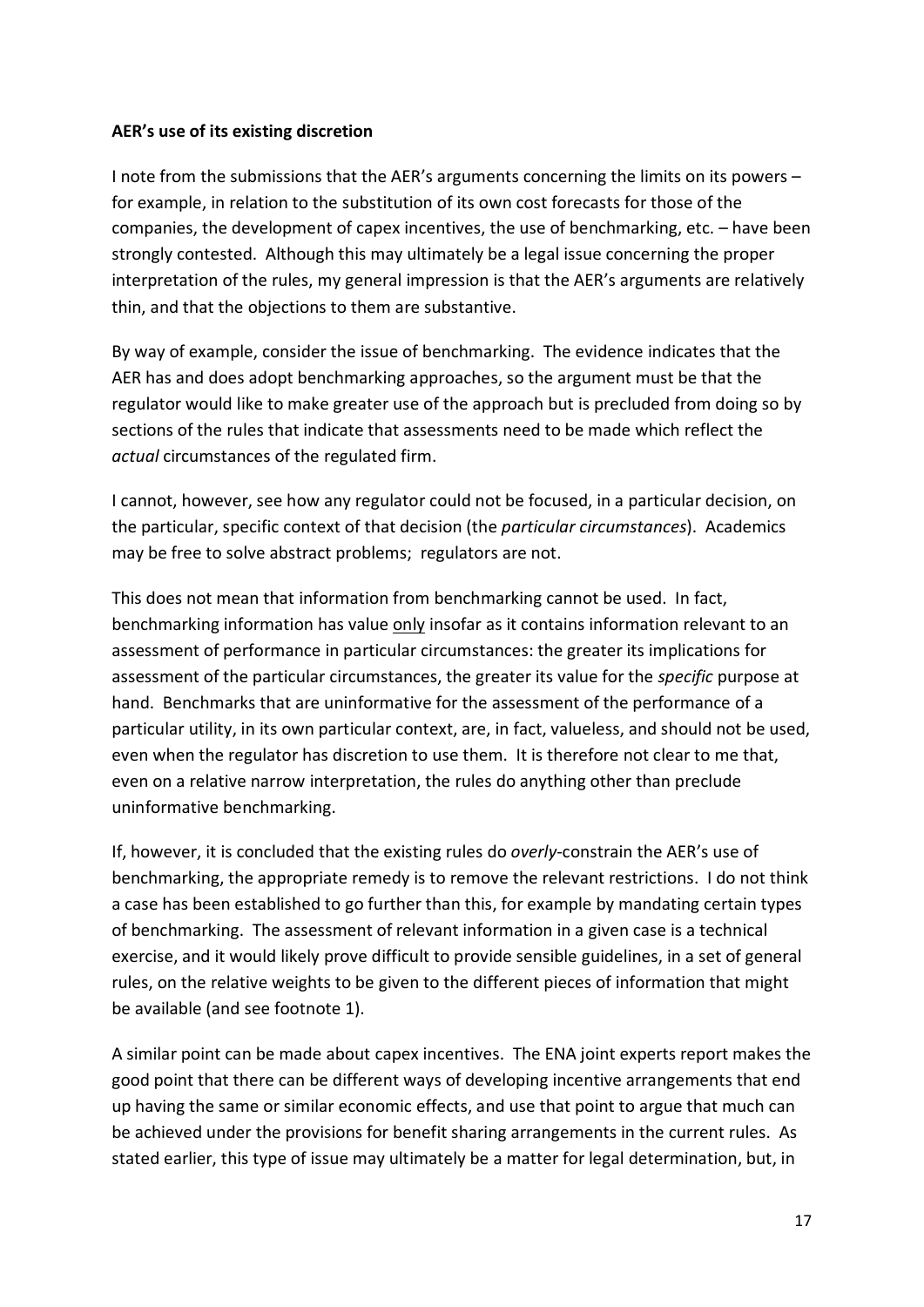terms of the economics, the flexibility encompassed by the notion of benefit sharing is, in my view, substantial. It would appear that the AER could have done rather more than it has done to date in terms of developing incentive arrangements; and, to the extent that the rules do not allow for benefit sharing schemes in relation to some activities, that anomaly could be corrected by rule change that eased the restrictions.

Most obviously in terms of things not done, if there have been cost forecasting problems on the scale claimed in some of the submissions, the AER could manifestly have done more, under the existing arrangements, to challenge company forecasts.

I suspect that the AER has been under some media and political criticism for its actions to date, and would speculate, from my own experience of how regulatory systems operate, that an 'our hands are tied' argument appears to have some attractions. However, maintenance of such a position in the absence of evidence of material effects carries risks all round. On the one hand, responsive rule change may create expectations that the AER would not, in the event, be able legitimately to meet. On the other hand, maintenance of the position in the absence of rule change could lead to over-passive regulation. The most famous case in the UK exhibiting this latter phenomenon is *Albion Water*, concerning access arrangements in the water sector in England and Wales. Ofwat, the water regulator (which I occasionally advise), has consistently claimed that its hands were tied by legislation in the way that it had to take account of costs in its determination, despite external legal opinion to the contrary, including from the appellate body, the Competition Appeal Tribunal; and the regulator has held out for primary legislation to make the position clearer. The result has been the most disproportionate legal case in modern UK competition law; the legal costs have been many, many times higher than the value of output at issue.

### **Are there preferable solutions/remedies/responses?**

Since I don't think that the AER establishes the existence of a problem in relation to cost forecasting, the question is moot in that case.

In relation to capex incentives, my view is that the answer is a definite 'yes'. The AER proposal to introduce a rule that would disallow 40% of any capex in excess of forecast is crude, arbitrary and is the sort of precise 'parameterization' of an incentive scheme that should have no place in the rules (there may be a case for bounding parameter values in rules, but specifying a particular value, here 40%, goes way too far). As has been pointed out in submissions, such a rule would exacerbate the information-revelation problem in relation to forecasting (there would be higher incremental payoffs from upward bias in forecasts), and it is easy to construct credible scenarios where it would discourage efficient investment. In some circumstances the rule would amount to expropriation of capital, and I would expect the courts to be busy.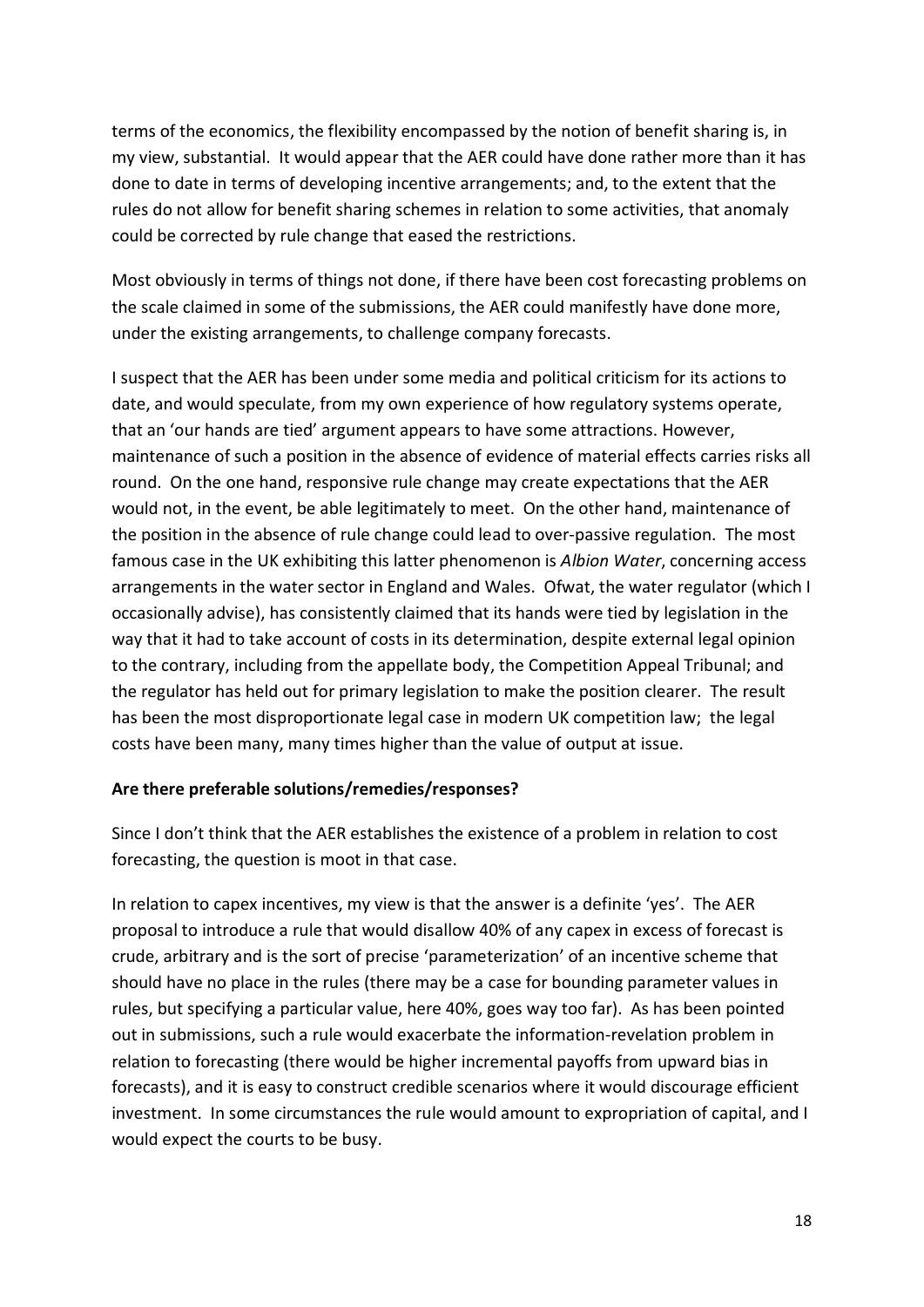A similar case can be made against the proposed, automatic disallowances of third party margins on capex above forecast levels, although in this case there is potentially a more substantive argument for the existence of policy concerns, arising from the fact that cost attributions across regulated/unregulated activities boundaries tend to be a persistent source of regulatory problems (companies tend to have incentives to load costs on to regulated activities in order to induce higher allowed prices/revenues). Again, however, I think it would be better to address the issue via a more general development of capex arrangements, which could consider and 'balance' incentive effects on a wider basis, than by writing very specific disallowances into the rules – a rigid and piecemeal approach that seems to me to greatly increase the risk of unintended consequences.

On the basis of the submissions, there appears to be relatively wide agreement that there is scope for further development of such capex incentive schemes, and this again is the kind of technical matter that should be a normal task for regulators. Ofgem has been a pioneer in this area and, as its experience indicates, the tasks are not easy. GB schemes have gone through several iterations, as more has been learned. The issues are complicated, and I will not rehearse them in this overview paper. Suffice to say that the continuous process of development indicates why such incentive arrangements should not be hard wired into the rules. They are better negotiated and, as Stephen Littlechild has advocated, such negotiations are not necessarily restricted to the regulator and the regulatees: there is scope for customer and consumer engagement.

Frequent change in incentive schemes is itself a potential problem in that, if simply mandated by the regulator, the effect can be uncertainty and instability in financial returns that undermines the very incentives that it is intended to create ("a constantly changing rule is no rule at all; it is just another name for arbitrariness"). This makes it important that the process works via bargaining, rather than by mandation. It can be noted, therefore, that the general direction of travel in the UK, toward the development of stronger incentives, has been accompanied by *reductions* in the degree of regulatory *control* over capex forecasts (the two things have gone together). This has been reflected, for example, in the use of menu regulation, the new fast tracking of convincing business plans (arguably a step toward the Australian approach to cost forecasting), and an increasing emphasis on customer/user inputs when assessing plans and forecasts.

In relation to the AEMC's current tasks, therefore, it seems to me that the emphasis can be quickly shifted away from the AER's capex incentive proposal toward the question of whether there are any aspects of the rules that tend to hinder the kind of development process described above.

#### **Other issues**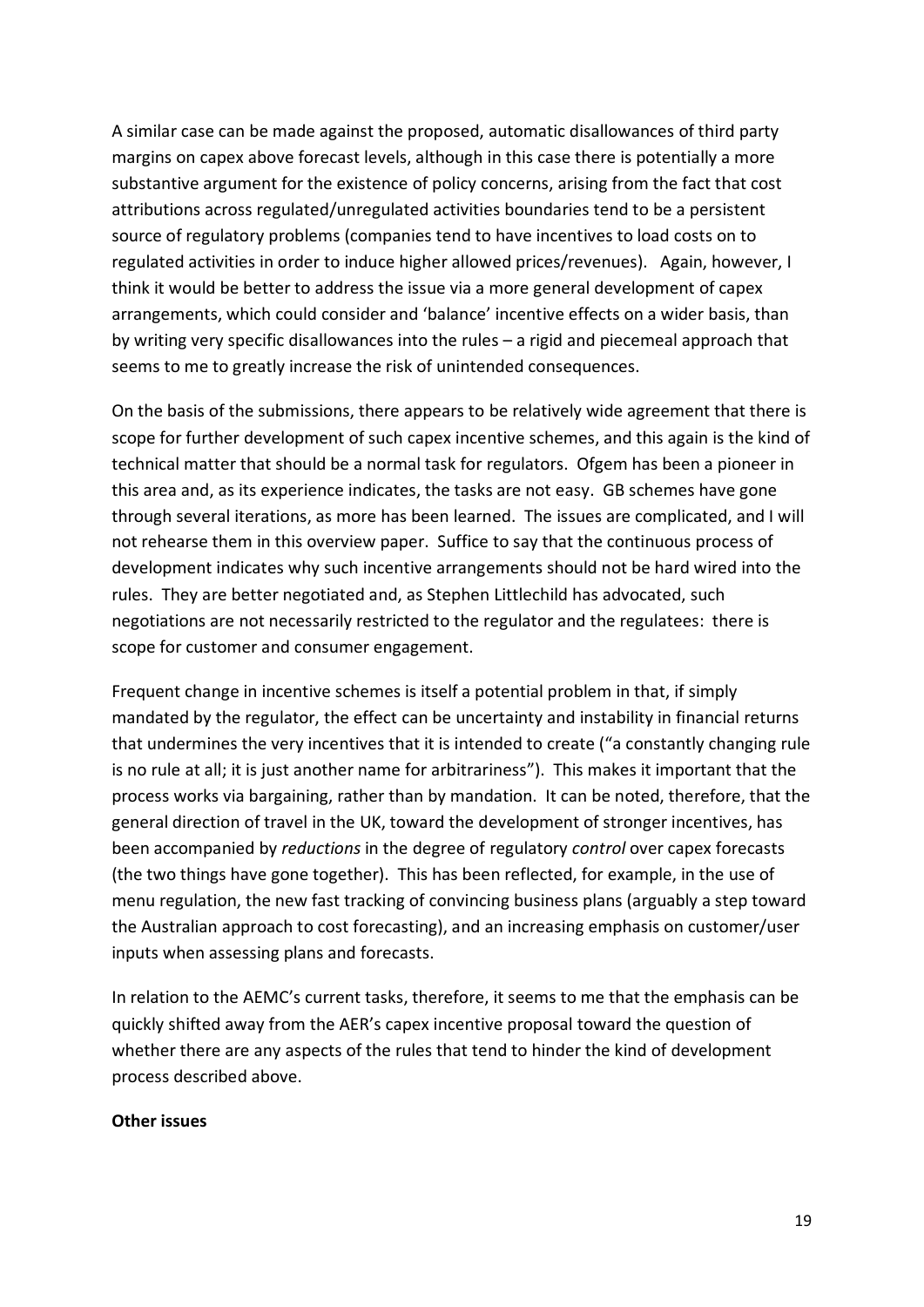I am not sure there is much to be said at this stage on some of the smaller issues that have been raised, since much here depends on fine detail. For example, where assets are shared between regulated and non-regulated activities, there is a strong case for making an appropriate adjustment to costs or revenues for the regulated activities by, for example, adjusting the value of the asset in regulatory accounts to reflect the other use or deeming a transfer price for use of assets in unregulated activities (except where the effects are sufficiently small to justify neglect on grounds of administrative expediency). The detailed issues concern how the valuation estimates should be made, and what materiality thresholds to set).

In relation to the treatment of contingent projects, it can be noted that the underlying ideas have been used widely in the UK in seeking to promote capex efficiency, and not just in electricity. Thus, price controls in the energy sector refer to "income adjustment events" (IAEs); the Civil Aviation Authority makes use of capex "triggers" in its assessments; and water regulation has provisions for "notified items" (NIs). Interestingly, in a recent water charge determination<sup>[20](#page-19-0)</sup> (on an appeal against an Ofwat determination), the Competition Commission gave warning about the over-enthusiastic adoption of NI's in the following terms:

*6.19 We noted the role of an NI as a safety valve, so that a company can return to Ofwat if it turns out that its costs increase significantly for reasons beyond its control. This can reduce volatility in companies' profits by transferring risks to consumers, but this may be appropriate in certain circumstances. Our view of these circumstances is set out below.*

*6.20 Accordingly, we were sympathetic to Ofwat's view that an NI was not appropriate to address a 'normal business risk', which we saw as a risk that could be managed by the company and was not an appropriate risk for customers to bear. We thought that NIs (and two-way NIs in particular) should be used sparingly.*

*6.21 Our view was that a one-way NI is appropriate to deal with circumstances where:* 

- *(a) Bristol Water's costs might increase significantly;*
- *(b) the costs would increase for reasons beyond the Bristol Water's reasonable control;*
- *(c) reasonable management action could not substantially mitigate the effect of any such increase;*
- *(d) there was a high degree of uncertainty about the resulting level of costs that the company would incur, or when they would occur; and*

<span id="page-19-0"></span> <sup>20</sup> *Bristol Water*, August 2010.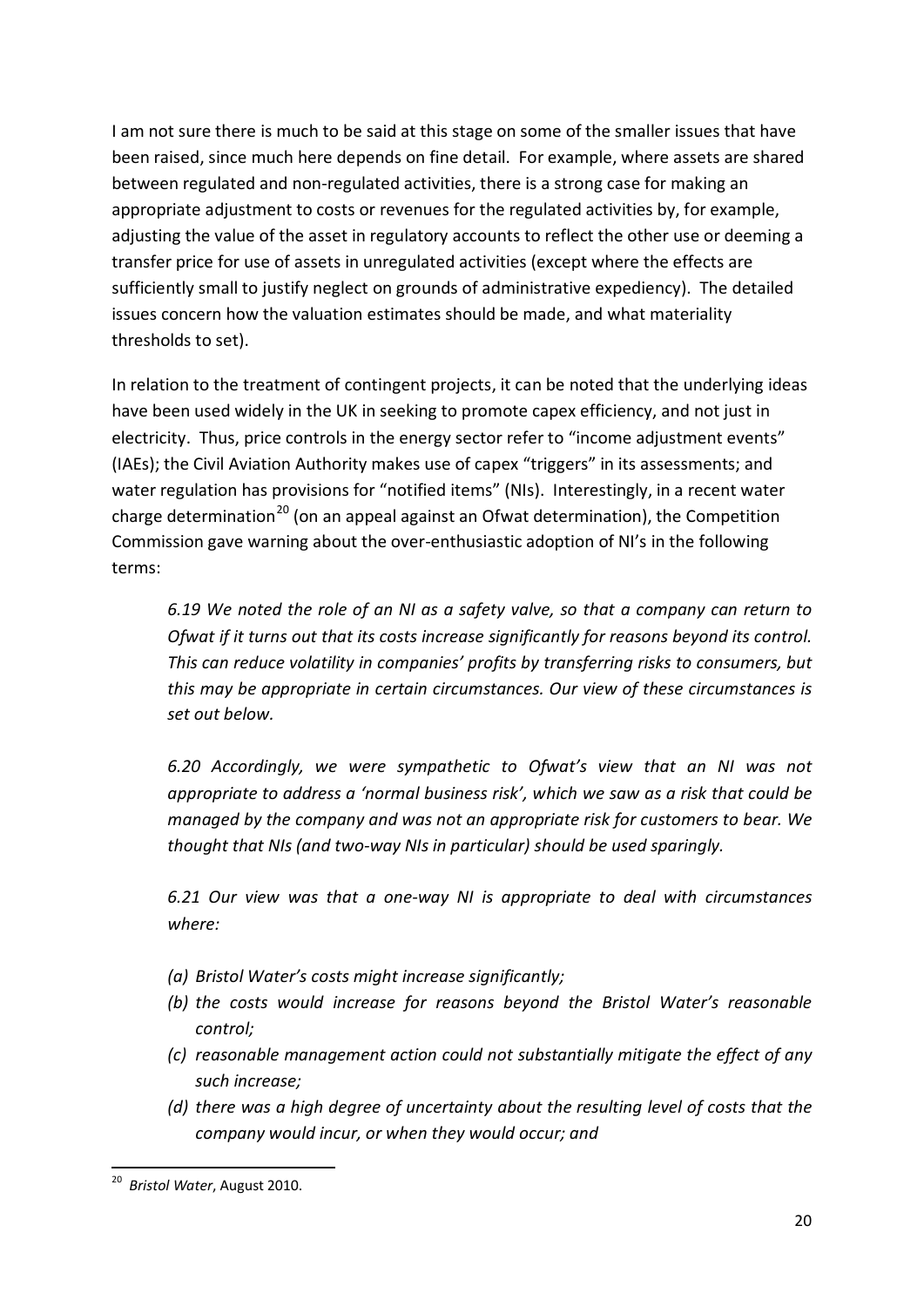### *(e) RPI did not adequately capture those costs.*

The following points may be worth noting in the AEMC context:

- The Competition Commission's reasoning rests on a notion of the desirability of linking benefit sharing parameters to the 'controllability' of costs, which itself derives from propositions in principal-agent (incentives) theory in economics. The existence of such an accepted, general framework of thinking is a point made by the authors of the ENA's Joint Expert Report, who (in my view correctly) criticise the AER's 60/40 capex proposal as arbitrary.
- The Competition Commission's characterisation of circumstances in which NI's may be appropriate is not dissimilar to a set of criteria that could have been incorporated into *ex ante* rules. This illustrates my earlier point that, if a regulator's discretion is not bounded *ex ante*, it may come to be bounded *ex post*, through the appellate route.
- The particularising of 'two-way NIs' illustrates recognition that the risk of regulatory opportunism is ever present as an underlying problem. A one-way NI refers to events/items that can lead to a (partial) re-opening of a cost assessment at the discretion of the regulated company, whereas a two-way NI allows for re-opening of an assessment by either the firm or the regulator, so that, for example, the regulator can reduce cost forecasts, and hence allowed charges, in the defined circumstances. The effect of the particularisation is to imply that there should be a bias or tilt in the use of NIs, by implication (though not explicitly stated) to avoid the increase in opportunities to engage in regulatory opportunism that two-way NIs potentially introduce.

Finally, I have been asked to comment on the possibility of specifying 'outputs' in the rules; and my immediate response is that, whilst specification of outputs can be of great assistance in developing incentive structures for better performance, for reasons given above in relation to the determination of parameters for capex incentives, this is a matter best left to negotiation. I am sceptical, for example, about Ofgem's enthusiasm, in its RIIO reforms, for specifying very detailed lists of desirable outputs Not only does this lead to regulatory micro-management of regulated utilities – which is more or less the opposite of the original policy intention in the UK – but, more fundamentally, since outputs change significantly with circumstances, embedding them in rules implies constant rule change. And rules are supposed to bring stability, not instability.

If the AEMC does wish to consider this option, I would suggest that it (the option) be restricted to the consideration of outputs that are both well defined and likely to be stable enough over historical periods that constant rule change will not be necessary as market